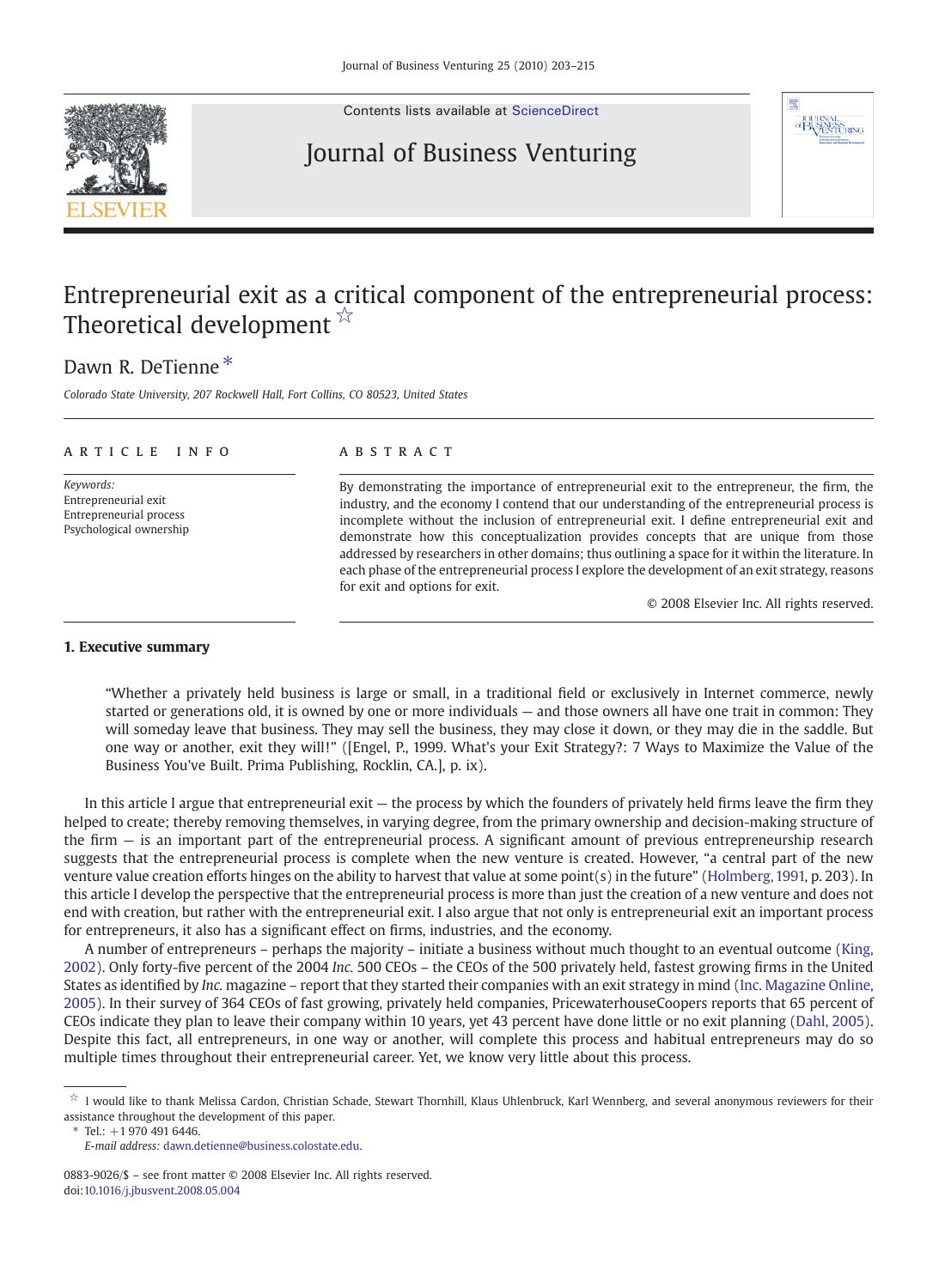In this article I define and set boundary conditions from which to explore entrepreneurial exit. Building upon the model proposed by [Cardon et al. \(2005\)](#page-11-0) which utilizes a parenting metaphor to describe the phases of the entrepreneurial process, I examine exit at each phase by exploring the development of an exit strategy, the reasons for exit, and the options available. In addition, I propose that ownership (both equity and psychological) will affect the decision to exit, development of an exit strategy, and the options for exit. This research has implications for entrepreneurs, researchers, and educators.

#### 2. Introduction

Even though it has received little research attention, I contend that entrepreneurial exit is a critically important component of the entrepreneurial process. In the past few years, scholars have developed a significant body of knowledge concerning other aspects of the entrepreneurial process. For example, previous entrepreneurship research has investigated opportunity identification processes ([Ardichvili et al., 2003](#page-10-0)), start-up processes ([Korunka et al., 2003](#page-11-0)), exploitation processes [\(Choi and](#page-11-0) [Shepherd, 2004\)](#page-11-0), team formation processes [\(Clarysse and Moray, 2004\)](#page-11-0), and financing processes ([Shane and Cable, 2002](#page-12-0)). Yet, little attention has been paid to exit processes. "The lack of research on entrepreneurial 'exits' is striking when compared with the attention that has been given to entrepreneurial start-ups" [\(Mason and Harrison, 2006](#page-11-0), p. 69). "…one would expect that few events in the life of the entrepreneur, and for the firm itself, are more significant than the harvest" [\(Petty, 1997,](#page-12-0) p. 72). Indeed, many habitual ([MacMillan, 1986](#page-11-0)) or serial ([Ucbasaran et al., 2001\)](#page-12-0) entrepreneurs will complete this process multiple times throughout their entrepreneurial careers and yet scholars know very little about this phenomenon [\(King, 2002; Wasserman, 2003\)](#page-11-0).

Previous exit research has explored business exit, market exit, and CEO succession; however, this research has primarily focused on large, publicly traded companies ([Wasserman, 2003\)](#page-12-0) utilizing an economic, strategic, or financial theoretical lens and has focused on the impact to a firm's financial situation (e.g. stock price, market share) [\(Shen and Cannella, 2002](#page-12-0)). Because of the differences in level of analysis, theoretical perspective, and choice of dependent variables it is very difficult to extrapolate findings from this research to a theory of entrepreneurial exit. Therefore, a gap exists in the literature which examines how founders of privately held ventures make decisions to exit, develop exit strategies, and the options available for exit. I seek to begin to fill this gap with this article.

First, I define entrepreneurial exit, set boundary conditions, and demonstrate how this conceptualization provides concepts that are unique from those addressed by researchers in other domains ([Busenitz et al., 2003\)](#page-11-0). Next, I validate the relevance of entrepreneurial exit to the entrepreneurial process by exploring its importance not only to the entrepreneur, but also to the firm, the industry, and the economy. For the entrepreneur the exit is a liquidity event that allows him or her to take advantage of and engage in other opportunities; however, the implications of entrepreneurial exit go well beyond the individual. Third, I build upon the metaphoric phases of entrepreneurship ([Cardon et al., 2005\)](#page-11-0) to propose a model which includes entrepreneurial exit; thus outlining a space for it within the entrepreneurship literature. At each phase I explore the factors affecting the decision to exit, the development of an exit strategy, and the options for exit. In addition, I explore how varying degrees of ownership – both equity and psychological – impact the exit process. Finally, I explore the limitations and implications of entrepreneurial exit research.

#### 3. Entrepreneurial exit — definition, boundary conditions, and importance

In this article I define entrepreneurial exit as the process by which the founders of privately held firms leave the firm they helped to create; thereby removing themselves, in varying degree, from the primary ownership and decision-making structure of the firm. Utilizing the extant literature, I demonstrate how this conceptualization is unique from previous conceptualizations of exit in three specific areas — level of analysis, type of firm (privately held versus publicly traded), and dependent variable.

There are many different types of exit discussed in the literature. [Decker and Mellewigt \(2007\)](#page-11-0) propose that exit might include any of the following — market exit (also referred to as strategic business exit and corporate restructuring [\[Bowman and Singh,](#page-11-0) [1993\]](#page-11-0)), technological exit, or firm exit (closure of entire firms). Although there is a substantial amount of published research into these various types of exit, there are three areas (level of analysis, private versus public, and dependent variable) that distinguish this research from the conceptualization of entrepreneurial exit proposed in this article.

#### 3.1. Boundary conditions

#### 3.1.1. Focus upon the individual

The level of analysis in the extant exit literature is primarily conducted at the firm or industry level (e.g. [Bowman and Singh,](#page-11-0) [1993\)](#page-11-0); however, the focus in this article is upon the entrepreneur or founder, rather than the firm. The purpose is to understand how, when, and why the founders of firms make decisions about entrepreneurial exit. Although there has been criticism of the entrepreneur as the unit of analysis, understanding the designer of the firm is important to understanding the design [\(Sarasvathy,](#page-12-0) [2004a\)](#page-12-0). As noted by [Shane et al., \(2003\)](#page-12-0) the entrepreneurial process is initiated by individuals or teams of individuals; "…in other words, it springs ultimately, from human volition" ([Baron, 2004](#page-11-0), p. 169). Because individuals have unique motivations [\(Shane et al.,](#page-12-0) [2003\)](#page-12-0), intentions ([Bird, 1988\)](#page-11-0), options ([McGrath, 1999](#page-11-0)), aspirations and goals ([Sarasvathy, 2004a\)](#page-12-0), as well as unique cognitive perspectives [\(Mitchell et al., 2002\)](#page-12-0), a greater understanding of the entrepreneur will provide insight into the process of entrepreneurial exit. "If we are to develop real content in entrepreneurship, we need to focus our attention on understanding it from the point of view of the entrepreneur" [\(Sarasvathy, 2004b](#page-12-0), p. 713).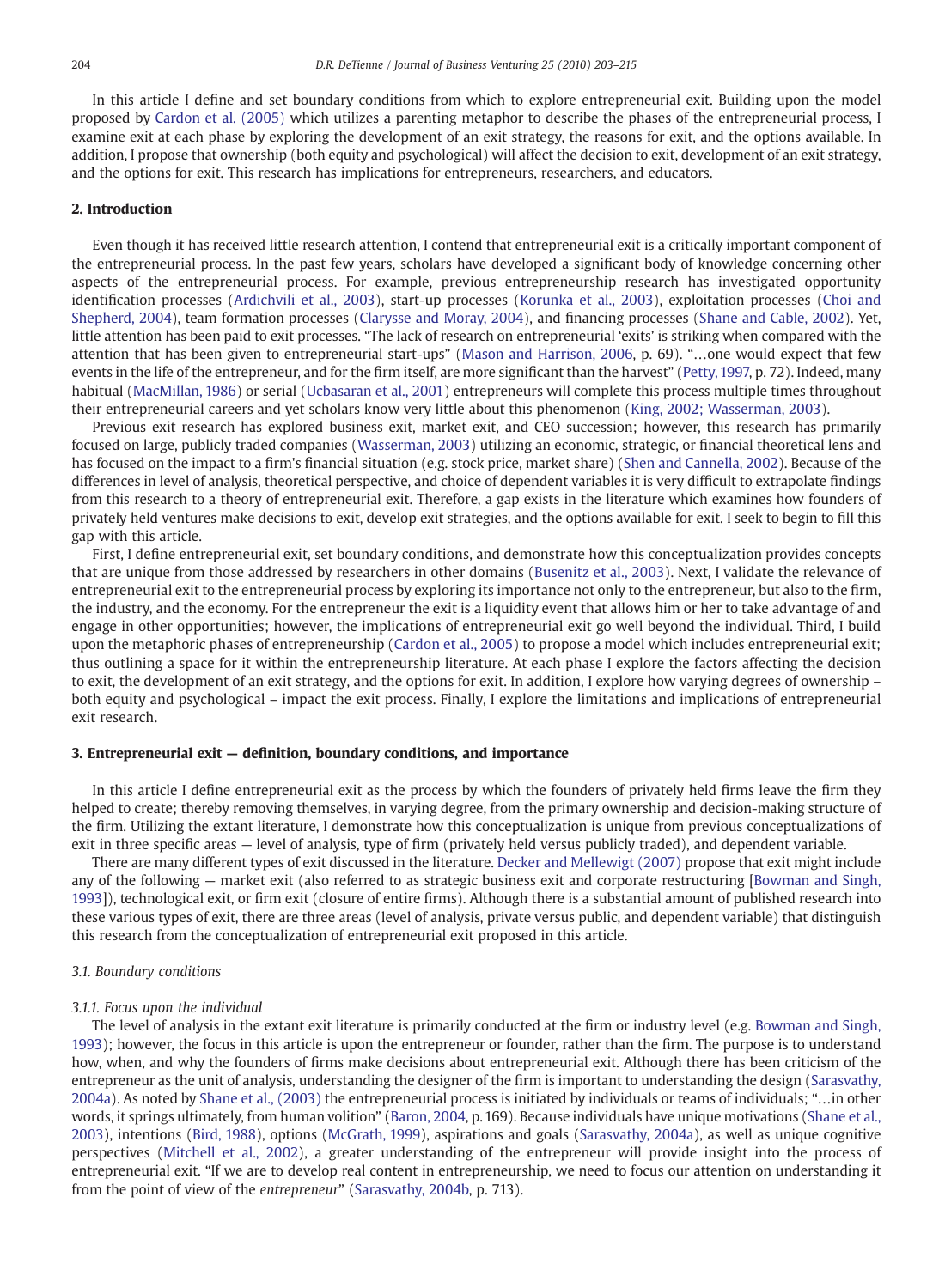#### 3.1.2. Privately held firms

In addition, the current conceptualization is concerned with entrepreneurs in privately rather than publicly traded firms. Entrepreneurs in privately held firms retain a higher percentage of ownership [\(Wasserman, 2003\)](#page-12-0), and, as founder-CEOs may have a centralized decision-making process, which provides them with a high level of control over decisions made in the firm. Although superficially it appears that there are significant similarities between entrepreneurial exit and CEO succession in publicly traded firms, the unique differences make it difficult to extrapolate from CEO succession finding to entrepreneurial exit ([Wasserman,](#page-12-0) [2003](#page-12-0)). For example, CEOs in most large, incumbent organizations have very small equity ownership positions and a much higher degree of control imposed by a board of directors [\(Ucbasaran et al., 2003](#page-12-0)).

#### 3.1.3. Dependent Variables

Third, the dependent variables in the extant exit literature are predominantly the rate of industry/firm change and firm performance – ROI, stock price, sales or market share after exit (e.g. [Bowman and Singh, 1993\)](#page-11-0) – whereas the dependent variables in entrepreneurial exit are likely to be tightly linked to the entrepreneur's perception of exit. Threshold theory [\(Gimeno et al., 1997\)](#page-11-0) suggests that heterogeneity exits among firm founders and that they will find varying degrees of performance acceptable. Therefore, threshold theory, when applied to entrepreneurial exit, suggests that an entrepreneur's perception of exit might include factors other than harvested value (e.g. total payout). These might include speed of exit or quality of exit (e.g. confirmation that the firm will continue or that employees will be retained).

I contend that entrepreneurial exit is concerned with the exit decisions of the founder and attempt to demonstrate that this conceptualization is unique from those addressed by researchers because of three components: level of analysis, privately held versus publicly traded, and choice of dependent variable.

#### 3.2. Importance of exit to the entrepreneur, the firm, the industry, and the economy

Entrepreneurial exit is, quite obviously, an important event for the founder. However, in this section I argue that it is also important to the entrepreneurial process because it has implications for the firm, the industry, and the economy. It is difficult to understate the importance of the exit to the entrepreneur. One could compare the exit process to an investor's purchase of publicly traded stock ([Petty, 1997\)](#page-12-0). Investors purchase a company's stock and watch the value increase over time thereby increasing the value of their own personal portfolio. Yet it isn't until the stock is sold that gains (or losses) are actually recognized. Although a venture may create wealth for the entrepreneur during its lifetime, "a central part of the new venture value creation efforts hinges on the ability to harvest that value at some point(s) in the future" ([Holmberg, 1991,](#page-11-0) p. 203). The sale of equity (one form of exit) allows the entrepreneur to realize some portion of the firm's wealth creation ([Certo et al., 2001\)](#page-11-0).

However, the exit is not only a liquidity event, but may also have profound psychological implications for the founder. The founder identifies an opportunity, sacrifices time, money, and energy, and makes commitments in order to get the firm off the ground. Entrepreneurs often refer to the venture as their "baby" [\(Cardon et al., 2005; Dodd, 2002](#page-11-0)) indicating that exit is more than the relinquishment of equity ownership, but also has psychological implications as well.

#### 3.2.1. Importance of exit to the firm

The exit of the founder may also have strong implications, potentially either positive or negative, for the firm. On the positive side, an exit (such as an acquisition or an IPO) may infuse the firm with cash, new resources, and renewed energy [\(Haveman and](#page-11-0) [Khaire, 2004\)](#page-11-0). The firm may also realize additional benefit if the entrepreneur is replaced by a professional management team [\(Boeker and Wiltbank, 2005; Wasserman, 2003\)](#page-11-0) including an infusion of specific management skills, the ability to raise more cash [\(Boeker and Wiltbank, 2005](#page-11-0)), expand into other product areas [\(Aldrich, 1999\)](#page-10-0), and to increase legitimacy.

Conversely the departure of the founder may have negative affects on the firm. The bulk of this literature suggests that succession "…diminishes organizational performance, disrupts work routines, interrupts command, and increases employee insecurity" [\(Haveman and Khaire, 2004,](#page-11-0) p. 438). [Hofer and Charan \(1984\)](#page-11-0) speculate that the nature of entrepreneurial firms, including a highly centralized decision making system and an over-dependence on one or two key individuals, makes the transition to professional management a precarious adventure. Other researchers have found that founder succession increased organization mortality [\(Carroll, 1984; Haveman, 1993\)](#page-11-0). Whether a positive or negative event for the firm, one thing is for sure, the exit of the founder has a significant effect on the firm and is a key milestone in the organization ([Rubenson and Gupta, 1996\)](#page-12-0).

#### 3.2.2. Importance of exit to the industry

Also, entrepreneurial exit has an impact on the industry in which the firm operates. There is a bulk of literature which explores the industry effect of initial public offerings (e.g. [Akhigbe et al., 2003a\)](#page-10-0), industry effects of acquisition (e.g. [Otchere and Ip, 2006\)](#page-12-0), and competitive affects of privately held acquisitions (e.g. [Akhigbe et al., 2003b](#page-10-0)). Although a complete review of this literature is outside the scope of this article, the findings of [Akhigbe et al. \(2003a\)](#page-10-0) provide one example. They found that during the acquisition of a privately held firm rival firms experience significantly positive valuation effects. Thus, entrepreneurial exit may impact the industry as it changes the competitive balance in the industry and provides value to rivals.

#### 3.2.3. Importance of exit to the economy

Entrepreneurial exit may also have a significant effect upon the economy. Here I describe two specific effects. First, entrepreneurial exit may have a profound impact on regional economic development. [Mason and Harrison \(2006, p. 58\)](#page-11-0) argue that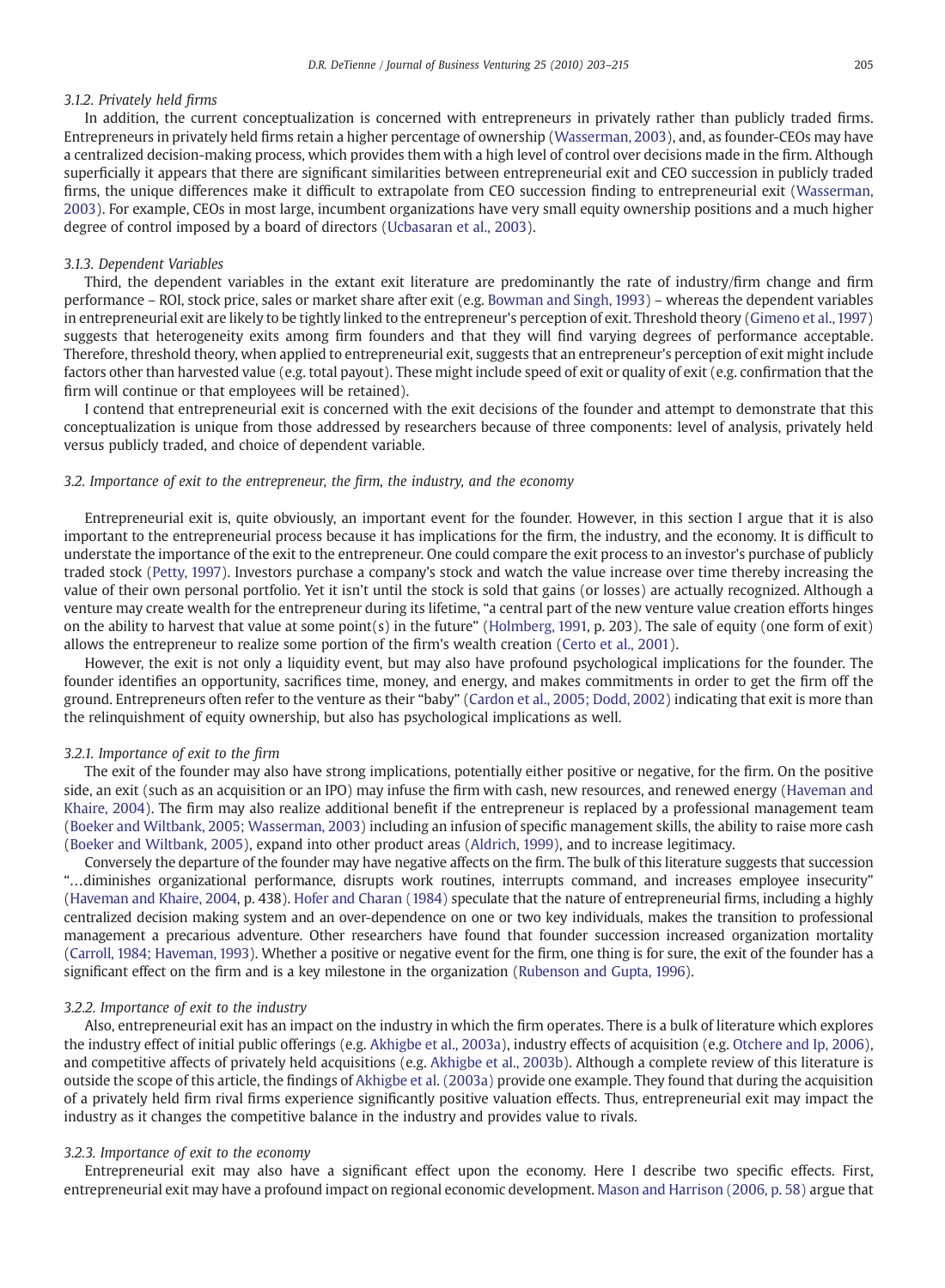exit "…triggers a process of 'entrepreneurial recycling' in which the entrepreneurial team…channel a portion of their newly acquired wealth and time as well as their accumulated experience into other, often multiple, entrepreneurial activities with clear economic benefits." These economic benefits may include reinvestment of financial resources into other young companies, reinvestment of knowledge resources into other companies, new venture creation, strengthening local infrastructure, philanthropy, and endowment of community activities. In five in-depth case studies of Scottish entrepreneurial exits, [Mason](#page-11-0) [and Harrison \(2006\)](#page-11-0) found that after exiting the founders created substantially more companies (habitual entrepreneurship), acted as angel investors for a significant number of firms, founded a venture capital firm, contributed to the technological knowledge base, brought in international investment, and endowed community philanthropic efforts.

Secondly, as founders exit their business, the created wealth may become redistributed among a greater number of individuals (as in an IPO, employee-buy-out, or family business succession). Beneficiaries of an exit may also include employees who benefit financially through stock options and who then go on to create their own new ventures [\(Bahrami and Evans, 1995; Mason and](#page-10-0) [Harrison, 2006\)](#page-10-0). What is the magnitude of this transfer of wealth? We have little research to indicate the world-wide impact, but in the United States there are over 22 million privately-owned firms [\(U.S. Census Bureau, 2000\)](#page-12-0) and approximately 9 million firms are in the middle-market sales arena with at least one or more owners who are 50 years old or older [\(Knott and McGrath, 2004\)](#page-11-0). In the U.S. middle-market<sup>1</sup> for the first six months of 2006 there were 1879 mergers and acquisitions "disclosed", accounting for a \$193 billion dollar transfer of wealth [\(Bernard and Kaplan, 2006](#page-11-0)). Approximately one-half of these transactions were privately held companies and seventy-six percent were cash-only transactions. In addition there were 3302 more transactions announced without public disclosure of the transaction value<sup>2</sup>. Therefore, a very conservative estimate of the transfer of wealth in U.S. privately held companies for the first six months of 2006 is \$100 billion dollars.

In family-businesses alone the transfer of wealth is expected to reach \$4.9 trillion dollars ([Prisciotta and Weber, 2005\)](#page-12-0) over the next twenty years. The transfer of economic wealth is important not only to the exiting entrepreneur, but transfers can create new firms, entire industries (e.g. business brokers, private equity firms, succession planning), and new ways of doing business (privateequity purchases versus strategic buyers).

Therefore, I argue that entrepreneurial exit is important not only to the entrepreneur, but that it also has a significant effect on the firm, the industry, and the economy. Yet, most of what we know about entrepreneurial exit has been completed by consultants (e.g. [Minor, 2003](#page-11-0)) who, although intricately involved and aware of the challenges, may be less concerned with academic rigor ([DeTienne and Cardon, 2007\)](#page-11-0). When research becomes a less important objective, the published results from that research may not accurately reflect the phenomenon ([Handler, 1989](#page-11-0)). As scholars, we should be concerned that when research is a secondary issue, there may be a high reliance on underdeveloped methodologies and single case generalizations rather than systematic analysis and theoretical rigor [\(DeTienne and Cardon, 2007](#page-11-0)). See [Table 1](#page-4-0) below for a summary of the research (both published and on-going) into entrepreneurial exit.

#### 4. Entrepreneurial exit and the entrepreneurial process

#### 4.1. The entrepreneurial process

The term "entrepreneurial process" has been used to describe a variety of processes ranging from start-up [\(Reynolds and White,](#page-12-0) [1997](#page-12-0)) to harvesting the business [\(Petty, 1997\)](#page-12-0). However, most of the models have focused upon the nascent and early phases. For example, [Reynolds and White \(1997\)](#page-12-0) suggest that the entrepreneurial process consists of four distinct phases — conception (the entire adult population), gestation (nascent entrepreneurs), infancy (fledging new firms), and adolescence (established new firms). Others refer to the entrepreneurial process as one that begins with the nascent entrepreneur and ends with the creation of the new venture ([Korunka et al., 2003\)](#page-11-0) or as one that involves "all the functions, activities, and actions associated with the perceiving of opportunities and the creation of organizations to pursue them" [\(Bygrave and Hofer, 1991,](#page-11-0) p. 14). A "process" is "a series of actions or operations conducing to an end ([Gove 1986, p. 937\)](#page-11-0)." Thus, these perspectives suggest that the entrepreneurial process is only concerned with the activities that lead to new venture creation and the end of the process is the creation of a new venture.

However, other perspectives suggest that entrepreneurship and the entrepreneurial process involves more than new venture creation (e.g. [Brockner et al., 2004; Cardon et. al, 2005](#page-11-0)). For example [Baron and Ward \(2004\)](#page-11-0) contend that the process includes everything from discovering opportunities to solving unexpected problems while running a new venture and [Brockner et al.](#page-11-0) [\(2004\)](#page-11-0) propose that the entrepreneurial process may include any of the following — idea generation, idea screening, procuring necessary resources, proving the business model, rollout, maturity, renewal and growth, and decline. [Cardon et al. \(2005\)](#page-11-0) use metaphor to compare the entrepreneurial process to parenting which includes phases of conception, gestation, infancy, toddlerhood, childhood, growth, and maturity. In this article I adopt the view of these later scholars and propose that the entrepreneurial process is more than just the creation of a new venture and that process does not end with creation, but rather with the entrepreneurial exit. Thus, it is the exit, rather than the creation of a venture, that concludes the process. For how can we study processes of creation without an understanding of the linkages or relations among creation and other components of the process [\(Aldrich and Zimmer, 1986\)](#page-10-0)?

<sup>&</sup>lt;sup>1</sup> The middle-market is a term used to describe a wide range of merger and acquisition activity. The Alliance of Merger and Acquisition Advisors (AMAA) describes the middle-market as \$1M to \$100M transactions. Investment firms vary in their description of the middle-market. For example, Baird refers to the middle-market as those transactions less than \$1 billion and FOCUS Enterprises refer to the middle-market as transactions between \$5 million and \$300 million.  $2$  Experts estimate that the value of these undisclosed are most likely under \$100 million each ([Bernard and Kaplan, 2006\)](#page-11-0).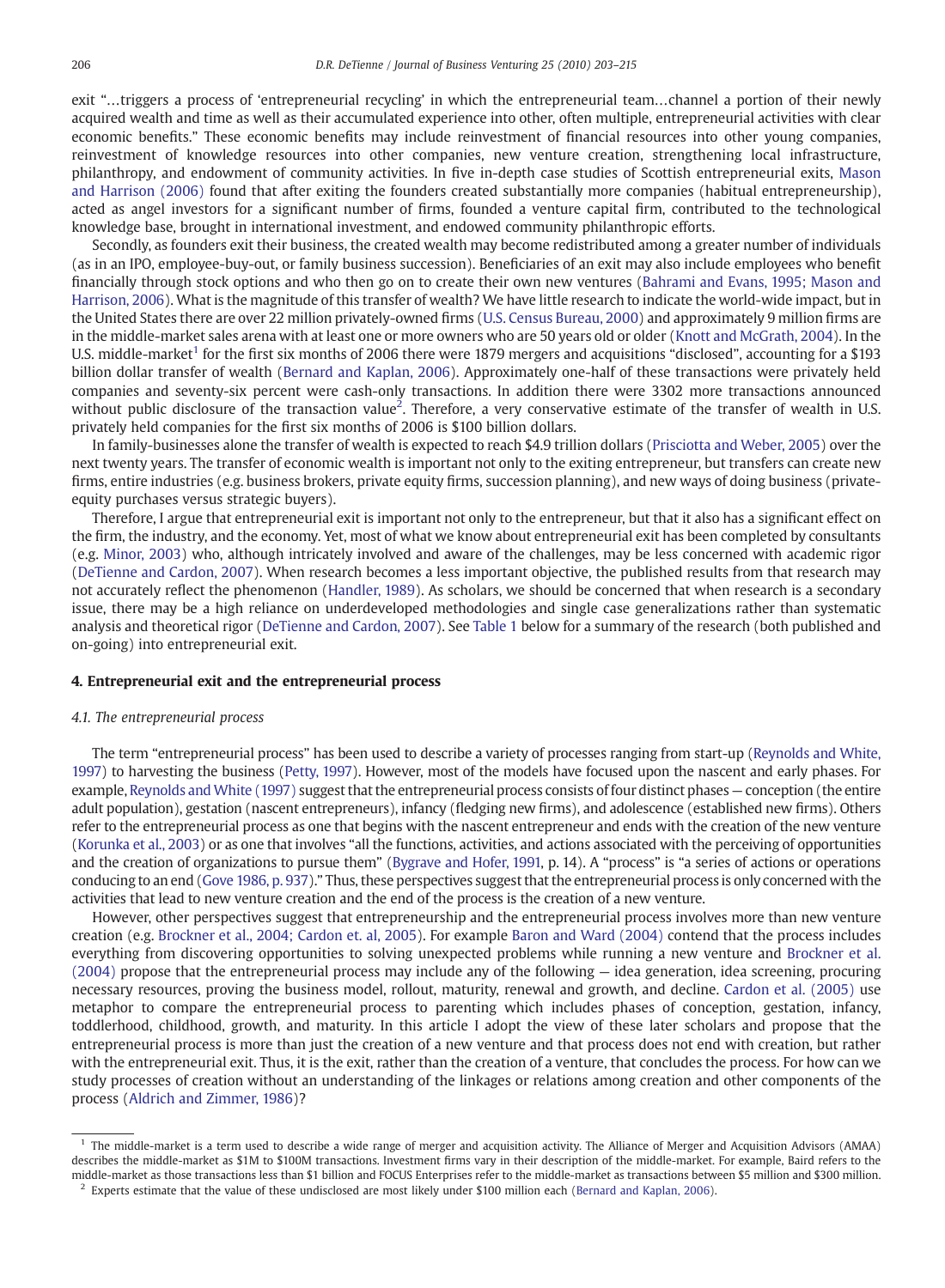### <span id="page-4-0"></span>Table 1

Published and on-going research in entrepreneurial exit.

| Author(s) (Date)                                                      | Sample/data                                                                                                                                                                          | Outcomes                                                                                                                                                                                                                                                                                                     |
|-----------------------------------------------------------------------|--------------------------------------------------------------------------------------------------------------------------------------------------------------------------------------|--------------------------------------------------------------------------------------------------------------------------------------------------------------------------------------------------------------------------------------------------------------------------------------------------------------|
| Ronstadt, (1986)                                                      | Survey of 95 ex-entrepreneurs and 208 current<br>entrepreneurs from Babson College alumni.                                                                                           | Under certain conditions, earlier starts in entrepreneurship<br>are better than late starts. Anticipated starts are better<br>than unanticipated ones. And, late unanticipated starts are                                                                                                                    |
| Holmberg, (1991)                                                      | 20 surveys of CEOs in software ventures that had<br>recently completed an IPO.                                                                                                       | particularly dangerous.<br>Surveyed founders regarding harvest strategies at three critical<br>stages: enterprise start-up, immediately prior to IPO, after IPO.                                                                                                                                             |
| <b>Birley and</b><br>Westhead (1993)                                  | A list of 10,348 privately advertised sales, 2030<br>management buyouts, 748 mergers listed on                                                                                       | Of the five exit routes examined, privately advertised sales was<br>the most frequently used exit route; however, the market                                                                                                                                                                                 |
| Petty et al. (1994a)                                                  | the stock exchange, and 689 public listings.<br>Conceptual                                                                                                                           | was served poorly by the professional advisors.<br>Harvest timing and planning are important. Entrepreneurs<br>should anticipate the consequences of decisions made today<br>on their ability to harvest the firm in the future.                                                                             |
| Petty et al. (1994b)                                                  | Reviewed acquisition transactions valued between<br>\$5 million and \$100 million from Mergerstat.<br>Acquired names of 278 acquired venture-backed<br>firms from Venture Economics. | The entrepreneur comes to the acquisition process somewhat<br>naively and with expectations regarding exit that may not be<br>satisfied. The firm also experiences a loss of momentum, if the<br>deal is not consummated.                                                                                    |
| Petty (1997)                                                          | Conceptual                                                                                                                                                                           | Harvesting firm value - the availability and effectiveness<br>of the exit ultimately determines the value to be realized<br>from the venture.                                                                                                                                                                |
| Rubenson and<br>Gupta (1996)                                          | Conceptual                                                                                                                                                                           | Initial succession is appropriate at very different times in<br>different organizations.                                                                                                                                                                                                                     |
| Engel (1999)                                                          | Conceptual                                                                                                                                                                           | Many entrepreneurs don't maximize either the effectiveness<br>with which they run their business, or maximize its value wher<br>they exit. It should be the first and last thing they think about.                                                                                                           |
| Butler et al. (2001)                                                  | Examined 294 small and medium sized firms. Looked<br>at age, employee #, competitor #, experience founding<br>other business, level of education, and founder of business.           | In firms where family members were seen as making<br>a positive impact to the firm's performance, entrepreneurs<br>were more likely to view family member succession as the<br>likely outcome.                                                                                                               |
| Hofer and<br>Charan (1984)                                            | Ten case studies on the transition process from Harvard<br>Case Services.                                                                                                            | A conceptual model that may be useful in overcoming the<br>difficulties associated with transition from a one-person,<br>entrepreneurial style of management to an organized,<br>professional management team.                                                                                               |
| <b>Boeker</b> and<br>Karichalil (2002)                                | Hypotheses were tested on 78 semiconductor<br>producers in Silicon Valley. Data came from 3 large<br>market research firms serving the semiconductor                                 | Founder departure increases with firm size, decreases with<br>the founder ownership and board membership. Founders<br>who work in research and development or who are CEOs                                                                                                                                   |
| Minor (2003)                                                          | industry.<br>12 former owner case studies                                                                                                                                            | are also less likely to leave.<br>Few business owners adequately prepare for entrepreneurial<br>exit because they are unable to resolve the conflicting and<br>often overwhelming personal and emotional issues.                                                                                             |
| Wasserman (2003)                                                      | 202 Internet companies listed on the Venture<br>One Database.                                                                                                                        | Strong evidence of a linkage between Founder-CEO succession<br>and the completion of both product development and each<br>round of financing.                                                                                                                                                                |
| Haveman and<br><b>Khaire</b> (2004)<br>Prisciotta and<br>Weber (2005) | Magazines found in the U.S. from the<br>industry's inception in 1741 to 1861.<br>Conceptual                                                                                          | Ideology is a strong moderator of the relationship between<br>founder succession and organizational failure.<br>Details concerns of small to middle-market business owners<br>including raising capital to support the growth of a business<br>and, deriving liquidity from the significant amount of wealth |
| <b>McGrath</b> (2006)                                                 | 3800 exiting firms in the Route 1 corridor of<br>central New Jersey                                                                                                                  | tied up in a business.<br>In the 3800 exits, only 25% stemmed from disbanding. The<br>bulk were the result of moves, parent firm strategy decisions,<br>mergers and personal choices by founders.                                                                                                            |
| DeTienne and<br>Cardon (2007)                                         | 113 firm founders in two U.S. industry sectors                                                                                                                                       | Utilizes the theory of planned behavior to explore how the<br>founder's previous experience, age, and education<br>(both level and type) affect the intention to exit.                                                                                                                                       |
| Leroy et al. (2007)<br>Justo and                                      | 172 micro-firms in Belgium as identified by<br>Belfirst Database<br>340 Spanish Entrepreneurs - Collected during the                                                                 | Explores exit outcomes based upon intention, entrepreneur,<br>characteristics, business, and industry variables.<br>Explores the impact that family situation (gender, number of                                                                                                                             |
| DeTienne (2007)                                                       | GEM 2006 and 2007 data collections                                                                                                                                                   | children, marital status, and responsibility for aging parents<br>or handicap child) have on entrepreneurial exit.                                                                                                                                                                                           |
| Wennberg et al. (2007)                                                | 1735 firms in the high tech and service<br>industries in Sweden                                                                                                                      | Explores the impact of human capital on three exits<br>(dissolution, harvest sale, and distress sale) and continuation                                                                                                                                                                                       |
| Wennberg (2008)                                                       | Forthcoming conceptual article                                                                                                                                                       | Entrepreneurial exit is a multi-faceted and multi-level<br>phenomenon                                                                                                                                                                                                                                        |

In the work by [Cardon et al. \(2005\)](#page-11-0) the authors briefly allude to entrepreneurial exit when they discuss adoption and foster care. They suggest that, similar to biological parents, founders may find themselves with a venture that they are unable or willing to nurture; therefore, they may hand over a new venture (or lose it) to individuals or firms who are better geared to manage it.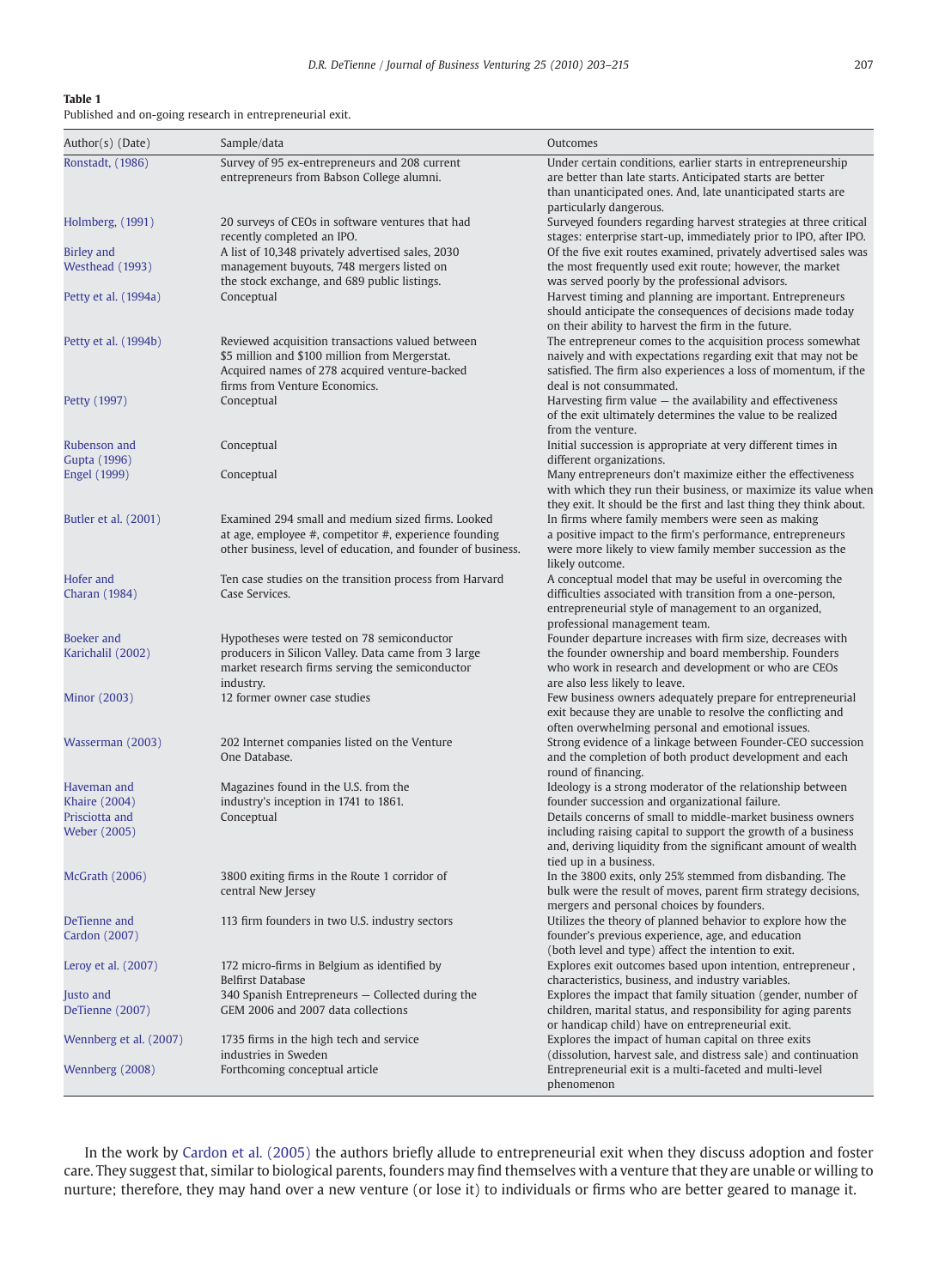In the next paragraphs I expand upon the model proposed by [Cardon et al. \(2005\)](#page-11-0) and propose a model that includes entrepreneurial exit; acknowledging that that entrepreneurial exit may occur at any time during the entrepreneurial process. That is, an entrepreneur could make a decision to pursue another opportunity (e.g. job opportunity, education, other new venture) and therefore his or her exit could occur before the firm is ever founded. Conversely, the entrepreneur might not consider exit until late in his or her life. At each phase I explore the factors affecting the decision to exit, the development of an exit strategy, and the options for exit. In addition, I explore how ownership – both equity and psychological – impact the decision, the development of an exit strategy, and the options for exit.

#### 4.1.1. Ownership

An important caveat regarding entrepreneurial exit concerns the ownership of the venture. In the parenting metaphor it is unlikely that individuals would refer to "ownership of a child." However, in the context of the firm, ownership is a very important notion [\(Boeker and Wiltbank, 2005; Goodstein and Boeker, 1991](#page-11-0)). "Ownership has an important influence on the amount of power individuals and groups have in the organization" ([Boeker and Wiltbank, 2005](#page-11-0), p. 126). In scholarly research we most often consider ownership to be an equity-based notion (c.f. [Wasserman, 2003\)](#page-12-0). The amount of ownership in a firm usually refers to the percentage of equity a stakeholder has in the firm. At the time of new venture creation, the founders often own all of the company's equity [\(Wasserman, 2003](#page-12-0)). However, as the firm grows equity ownership will vary as founders may often use equity to develop partnerships ([Reuer et al., 2006\)](#page-12-0), secure funding ([Mason and Harrison, 2006](#page-11-0)), and attract desirable employees through incentives ([Graham et al., 2002](#page-11-0)). Equity may be perceived as a low-cost or bootstrap method of resource acquisition.

Ownership, however, may also include psychological ownership ([Pierce et al., 2001; Pierce et al., 1991](#page-12-0)). Psychological ownership refers to a state of mind in which individuals feel as though they possess a particular object that then becomes an extension of their self or their identity ([Pierce et al., 2001; Wagner et al., 2003](#page-12-0)). "The core of psychological ownership is the feeling of possessiveness and of being psychologically tied to an object" [\(Pierce et al., 2001,](#page-12-0) p. 299). Founders often have a strong psychological tie to the venture in which they have created even if they retain only a small equity ownership.

[Pierce et al. \(2001\)](#page-12-0) identify three major influences on the degree of psychological ownership: (1) control of the organization, (2) intimate knowledge of the organization, and (3) self-investment (energy, time, effort, and attention). Previous research (e.g. [Csikszentmihalyi and Rochberg-Halton, 1981\)](#page-11-0) has shown that increased control over an object leads to feelings of ownership toward that object. Founders have a high degree of control over the activities and initial design of the firm due to their centralized decision-making process [\(Hofer and Charan, 1984\)](#page-11-0). In addition the founders have a deep intimate knowledge of the organization. In most firms where the founder is still in the leadership role, it would be difficult to find an individual who has more knowledge of the firm [\(Wasserman, 2003\)](#page-12-0). The more information and the better the quality of that information that an individual has about an object, the stronger the relationship will be between the object and feelings of ownership [\(Pierce et al., 2001](#page-12-0)). Finally, the more of oneself that an individual has invested into an organization the higher degree of ownership the individual will feel toward the organization; thus psychological ownership of the firm is a compelling and increasing force for firm founders.

In each of the phases of entrepreneurial exit discussed below I argue that both equity ownership and psychological ownership are important. The degree of both equity and psychological ownership in the firm is likely to change over time with equity ownership the highest at new venture creation and declining over time while psychological ownership is likely to be lower in the beginning and increasing over time. In the beginning phases of the firm the amount of self-investment (energy, time, effort, and attention) and intimate knowledge is less than it is as the firm grows. Individuals may become emotionally involved in their venture in such a way that their identity becomes the venture ([Pierce et al., 2001](#page-12-0)). I argue that varying degrees of ownership have an impact on both the development of an exit strategy and the options for exit.

#### 5. Entrepreneurial exit and the phases of the entrepreneurial process

#### 5.1. Conception and gestation

The conception and gestation phases of the entrepreneurial process are preemergent [\(Cardon et al., 2005\)](#page-11-0) and referred to as nascent entrepreneurship ([Reynolds and White, 1997\)](#page-12-0). In these phases the entrepreneur may begin to consider the idea of new venture creation, identify opportunities [\(Gaglio and Katz, 2001](#page-11-0)), and make decisions about whether to commit time and resources ([Reynolds and White, 1997\)](#page-12-0). During this phase individuals may use a systematic search process ([Fiet, 2002\)](#page-11-0), may serendipitously identify an opportunity they were not seeking, or may be pushed into entrepreneurship by circumstances ([Wong et al., 2005](#page-12-0)).

#### 5.1.1. Development of an exit strategy

Studies show that approximately half of entrepreneurs start their companies with an exit strategy in mind ([Inc. Magazine](#page-11-0) [OnLine, 2005\)](#page-11-0). What then distinguishes between those entrepreneurs who develop an exit strategy early on and those that do not? One explanation is the varying motivations for new venture creation. Some entrepreneurs create a new venture as part of their lifestyle or as income-replacement while others have growth motives ([Carland et al., 1984](#page-11-0)). Previous research has established that small business founders are distinguishable from entrepreneurial founders based upon their goals (e.g. [Stewart et al., 1998](#page-12-0)). Small business founders tend to focus upon providing family income and entrepreneurial founders focus upon growth and profit. While small business founders "view the venture as an extension of their personalities", entrepreneurial founders are more likely to engage in systematic processes such as strategic planning [\(Stewart et al., 1998,](#page-12-0) p. 190). Therefore, it follows that founders with a growth or profit motivation are more likely to develop an exit strategy.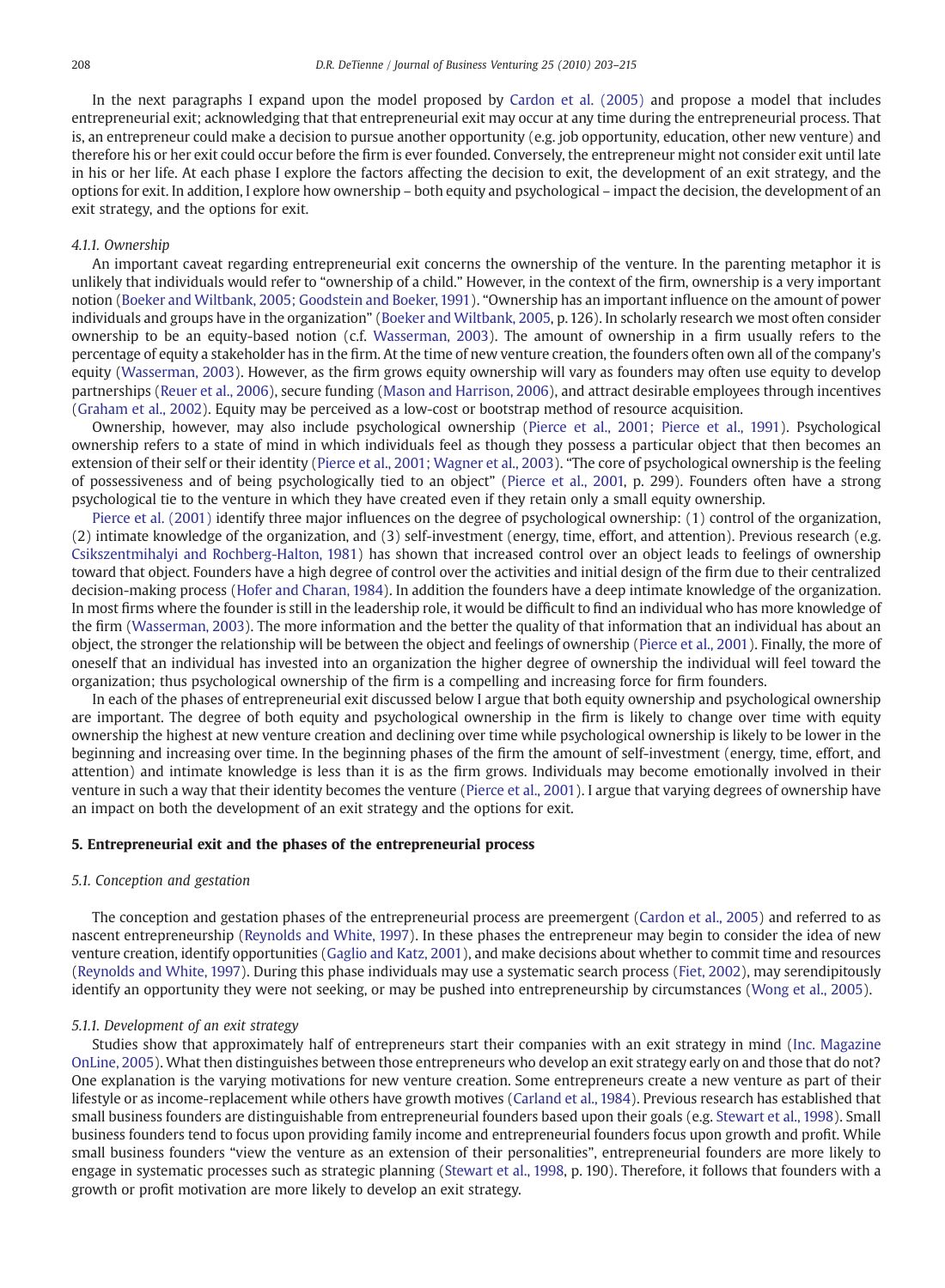#### 5.1.2. Reasons for exit

During both conception and gestation an entrepreneur could make the decision not to pursue the venture thus terminating the process. Drawing from the turnover literature I suggest that termination of the new venture creation process in the nascency phase may be due to at least three forces — alternative, calculative, or normative ([Maertz and Campion, 2004](#page-11-0)). Alternative forces refer to those "alternative opportunities" [\(Maertz and Campion, 2004,](#page-11-0) p. 570) that entice an individual to leave their current endeavor and might include a job opportunity, educational opportunity, or the identification of another new venture opportunity.

Calculative forces refer to the chance that individuals will be able to achieve their "goals and values in the future at their current organization" ([Maertz and Champion, 2004](#page-11-0), p. 570). For the nascent entrepreneur these could include the realization that a product or service already exists, market demand is low, or a strong competitive environment which would make it more likely that the nascent entrepreneur would terminate the process. Finally, normative forces refer to the individual's perception of family or friends' expectations regarding the venture. Therefore, if the nascent entrepreneur has confided in and sought insight from friends and family she may be less likely to terminate the process.

#### 5.1.3. Options for exit

In the conception and gestation phase individuals may, for the reasons listed above, decide to terminate or abandon their idea; thus, simply ending the entrepreneurial process. Many individuals toy with the idea of starting their own venture and the decision to terminate the idea doesn't prevent individuals from moving forward at some future point with a similar or completely unique idea.

In summary, the conception and gestation phases consist of the nascent entrepreneur beginning to consider the idea of creating a new venture. I argue that those entrepreneurs with growth motivations are more likely to develop an exit strategy in this phase. Reasons for exit in the conception and gestation phases may include alternative, calculative, and normative forces and the primary option for exit is termination or abandonment of the entrepreneur's idea.

#### 5.2. Infancy

[Cardon et al. \(2005\)](#page-11-0) refer to the first postemergence phase as infancy. In this phase, the venture is very vulnerable and requires a significant amount of attention from the entrepreneur. "In this newborn stage, there are greater threats to the ability to reach full maturity" ([Cardon et al., 2005\)](#page-11-0). [Reynolds and White \(1997, p. 6\)](#page-12-0) refer to this phase as the "fledging new firm." During this phase the firm may be subject to both liability of newness ([Stinchcombe, 1965\)](#page-12-0) and liability of smallness [\(Aldrich and Auster, 1986](#page-10-0)) due to, among other considerations, limited resources such as specific knowledge, networks, customer relationships, and financing.

#### 5.2.1. Exit strategy

It is during the infancy phase that entrepreneurs make important decisions that "imprint" the firm [\(Boeker, 1988; Kimberly,](#page-11-0) [1979; Stinchcombe, 1965\)](#page-11-0). "There is the possibility, at least, that, just as for a child, the conditions under which an organization is born and the course of its development in infancy have nontrivial consequences for its later life" ([Kimberly, 1979](#page-11-0), p. 438). There are many conditions early in the life of the firm that may impact its ability to exit. For example, [DeTienne and Cardon \(2007\)](#page-11-0) explore how the founder's previous experience impacts his or her intention to exit. Among the numerous start-up conditions that might imprint the firm, certainly the development of an exit strategy is one of the critical issues. Previous research has indicated that decisions by firm founders, specifically decisions about dominant strategy, have a lasting imprint on the strategic direction of the firm [\(Boeker, 1988\)](#page-11-0). Therefore, the development of an exit strategy will impact not only the ability to exit but the exit routes available.

Goal theory ([Locke and Latham, 1990\)](#page-11-0) supports this proposition. The core premise of goal theory [\(Locke and Latham, 1990\)](#page-11-0) is that "one's conscious goals affect what one achieves" ([Latham, 2004](#page-11-0), p. 126). The process of goal setting allows individuals to consider desired future states and ways to achieve those states [\(Bandura, 1986](#page-10-0)). Thus, if the entrepreneur develops an exit strategy in the infancy stage, she or he will be more likely to be able to exit and to achieve the desired exit.

Above I argued that founders with a growth strategy are more likely to develop an exit strategy than lifestyle or incomereplacement founders. In addition as the firm begins to grow I argue that equity and psychological ownership issues are also part of the explanation. In the infancy phase equity ownership is high as the founders own most of the equity in the firm ([Wasserman,](#page-12-0) [2003](#page-12-0)) and psychological ownership is low as founders have yet established a strong psychological bond with the firm. When the founder's equity ownership is high there is little pressure from other constituents (e.g. venture capitalists or other investors) to see a return on their investment; thus the need to consider an exit strategy is minimized. Without the pressure from other constituents entrepreneurs may have more of a tactical rather than strategic focus. With a limited number of hours in the day entrepreneurs may be focused upon the most pressing demands on their time (find a location, file necessary paperwork, apply for intellectual property protection, etc.) rather than the long-term strategic implications.

Thus, I argue that the entrepreneurs who develop an exit strategy early in the life of the firm imprint the firm in such a way that they are more likely to be able to achieve their exit goals. Why then don't all entrepreneurs develop an exit strategy in the infancy phase? I also suggest that the founder's high equity ownership in the infancy stage allow entrepreneurs to focus on day-to-day issues rather than long-term strategic issues such as entrepreneurial exit.

#### 5.2.2. Reasons for exit

The reasons for exit in the infancy phase may also be due to the alternative, calculative, and normative forces [\(Maertz and](#page-11-0) [Campion, 2004\)](#page-11-0) described above in the conception and gestation phase. Alternative forces (those other opportunities that entice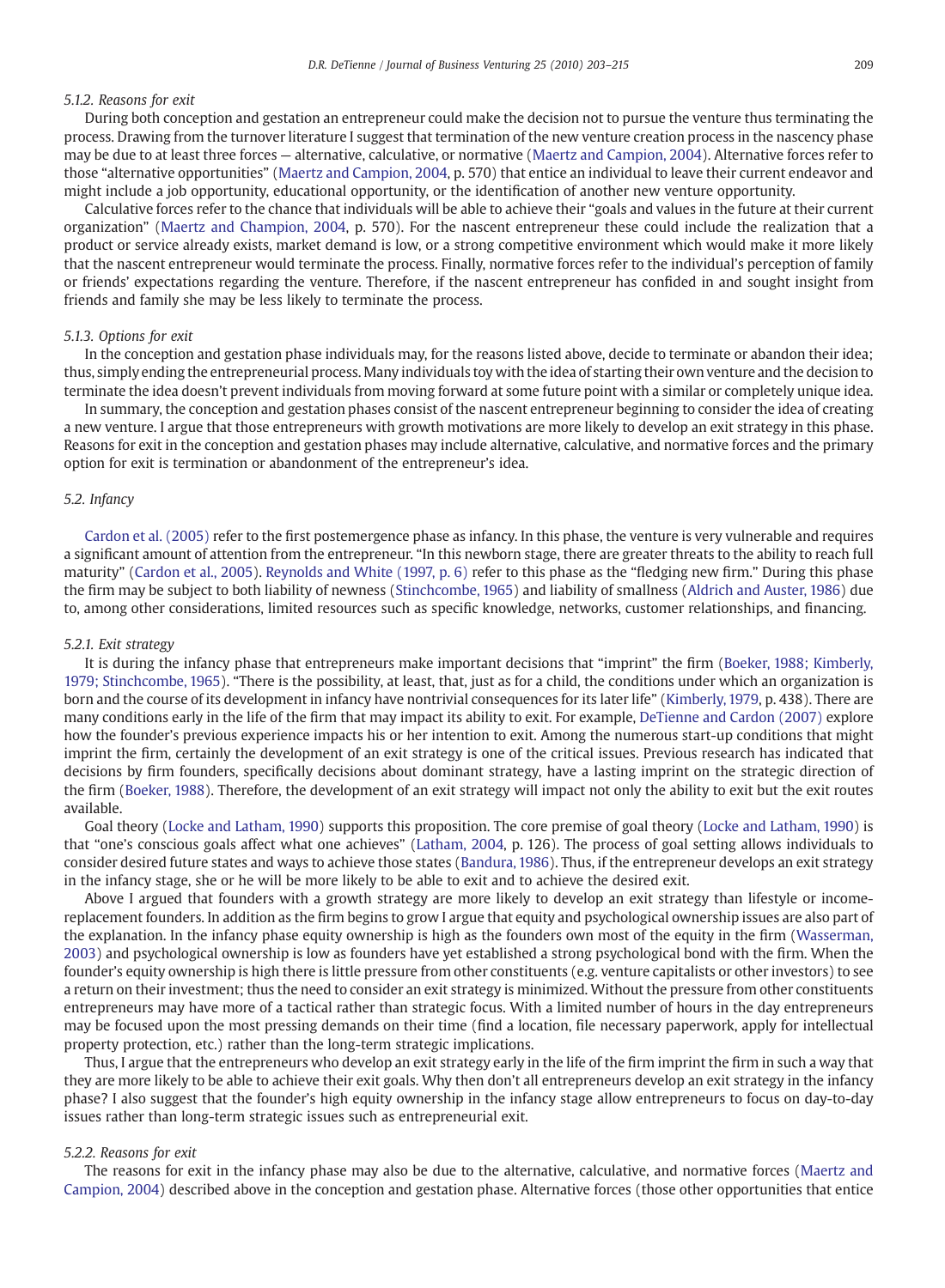an individual to leave their current endeavor) are still strong in the infancy phase as individuals have not made a strong psychological commitment to the firm. In addition, it is at this point in the entrepreneurial process the entrepreneur may recognize that a career in entrepreneurship is demanding and perhaps not the romantic adventure often glamorized in the media. Because individuals may not have a strong psychological commitment nor have they invested a significant amount of resources (time, money, or energy) into the venture, the decision to exit for an alternative opportunity is a primary reason for exit.

Calculative forces (the chance that individuals will be able to achieve their goals) also figure into the reasons for exit as the initial steps the entrepreneur has taken give them additional information to evaluate the venture's viability. For example the realization of a provisional patent or first round equity financing is a signal that the likelihood of achieving their goals is higher; thus decreasing the likelihood of exit in this phase. Conversely, the realization that a similar product exists or that the technology is unachievable is a negative signal. These negative signals that result in entrepreneurial exit are varied and many in the infancy phase as the entrepreneur begins to explore the feasibility of her idea.

Normative forces (the individual's perception of family or friends' expectations regarding the venture) are stronger in the infancy phase than in conception and gestation. As the entrepreneur takes positive steps toward new venture creation, more of his networks, friends, family, and colleagues will be aware of the new venture. In addition, it is during the infancy phase that entrepreneurs seek partnerships and develop working relationships, all of which make it more difficult to terminate or abandon the new venture.

#### 5.2.3. Options for exit

I propose that there are primarily two types of entrepreneurial exit – failure and voluntary disbanding – in the infancy phase. Previous research has shown failure to be highest in this phase [\(Freeman et al., 1983](#page-11-0)). Despite the initial honeymoon phase ([Fichman and Levinthal, 1991\)](#page-11-0) enjoyed by many firms, the liabilities in the infancy phase result in a high exit rate. Other research indicates that exit may be voluntary and due to personal or other reasons. In a study of exits in a regional ecosystem, McGrath found that only twenty-five percent of exits were due to poor financial performance [\(McGrath, 2006\)](#page-11-0). Instead, voluntary exits seem to comprise much of the exits ([Mayer and Goldstein, 1961; McGrath, 2006; Ronstadt, 1986\)](#page-11-0). "The bulk of exits were the result of moves, parent firm strategy decisions, mergers, and personal choices by the founders" [\(McGrath, 2006](#page-11-0), p. 2). Other researchers ([Mayer and Goldstein, 1961; Ronstadt, 1986](#page-11-0)) found that at least 20 percent of exits are due to personal, family, environmental, venture-related reasons, or other nonfinancial reasons such as other job opportunities or unwillingness to accept limited success.

In summary I argue that the firm is vulnerable in the infancy phase and subject to founder imprinting. Therefore it is intuitive that entrepreneurs would develop an exit strategy early in the life of the firm as they would be able to position the firm in a manner that provides more options for exit and makes it possible to achieve the desired exit. However, both equity and psychological issues impact the development of an exit strategy accounting for a portion of those entrepreneurs who do not develop an exit strategy. Alternative, calculative, and normative forces have a significant, although sometimes contradictory, impact on the reasons for exit. I also argue that entrepreneurial exit will be higher in the infancy phase of the entrepreneurial process and consist primarily of two routes: (1) failure and (2) voluntary disbanding.

#### 5.3. Adolescence

As the firm survives infancy legitimacy increases and the firm enters what researchers refer to as the adolescence phase ([Cardon et al., 2005](#page-11-0)). In this phase the primary process is that of growth [\(Reynolds and White, 1997](#page-12-0)). During this growth phase (which may include growth in sales, employees, and market share or resource acquisition) [\(Bamford et al., 2004\)](#page-10-0) organizations begin to become more formalized instituting a formalized structure and institutionalization of rules and procedures ([Lynall](#page-11-0) [et al., 2003\)](#page-11-0).

#### 5.3.1. Exit strategy

Previously I argued that growth entrepreneurs are more likely to develop an exit strategy early in the life of the firm due primarily to the influence of other stakeholders. The number and influence of other stakeholders in the growth phase increases rapidly as the growing firm seeks an infusion of resources (e.g. financial and human). This argument is supported by empirical evidence which demonstrates that growth entrepreneurs use a more structured approach to organizing their business, begin planning earlier for the growth of the firm ([Gundry and Welsch, 2001](#page-11-0)), and spend more time in guided preparation [\(Chrisman and](#page-11-0) [McMullan, 2004\)](#page-11-0). As the firm grows we would expect there to be increasing pressure on the growth entrepreneur to develop an exit strategy.

It is also important to note that as the firm grows, the founder increasingly develops a psychological attachment. Although this is true for both growth and lifestyle or income-replacement founders there is some evidence that psychological attachment is stronger for lifestyle or income-replacement entrepreneurs as they "view the venture as an extension of their personalities" ([Stewart et al., 1998](#page-12-0), p. 190). They may become emotionally involved in their venture to the point that it becomes part of their identity making it much more difficult for them to 'let go'. Thus, not only are they less likely to develop an exit strategy early in the life of the firm, they are less likely to consider one over time.

#### 5.3.2. Reasons for exit

In growth ventures entrepreneurs often relinquish a portion of equity ownership in order to acquire needed resources. For example, entrepreneurs may relinquish a large percentage of equity for multiple rounds of funding (e.g. through a venture capitalist or angel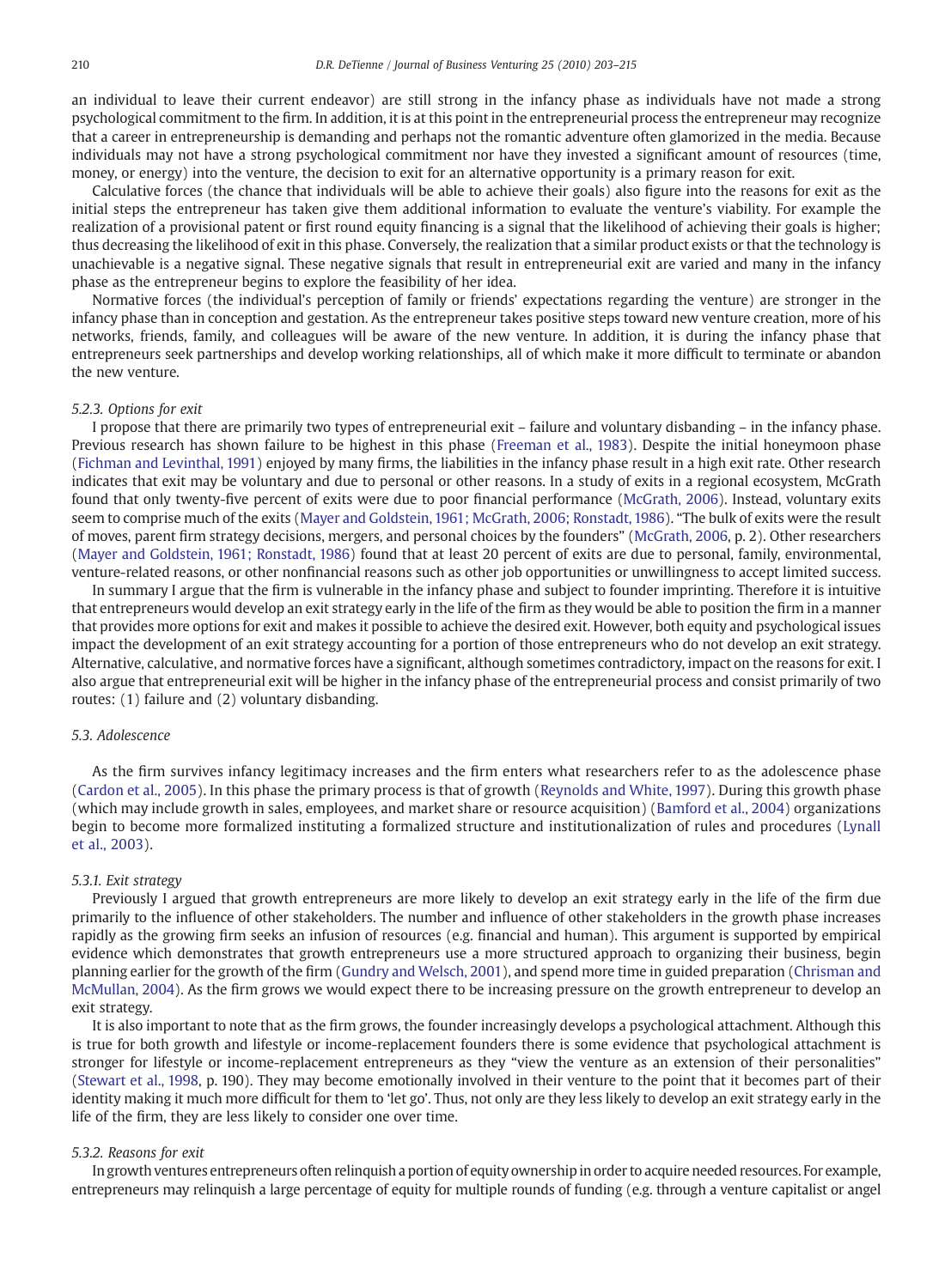investor) or they may use stock-related incentives (stock options, stock grants, or stock ownership) to entice highly desirable employees ([Graham et al., 2002](#page-11-0)). As the founder's equity in the firm becomes diluted, he or she has less control over decisions and may be in a position where other stakeholders could force an exit to bring in a professional management team. Conversely, the founder may desire an exit rather than serving a managerial role. [Hambrick and Crozier \(1985, p. 44\)](#page-11-0) "found that a substantial proportion of the successful high-growth firms had brought in one or more senior level executives with big company experience to complement the owner-founder, or that the chief executive had willingly departed and had been replaced" [\(Hambrick and Crozier, 1985\)](#page-11-0). Thus, in growth firms reasons for entrepreneurial exit may include forced exit or a desire by the entrepreneur not to assume a managerial role.

#### 5.3.3. Options for exit

As the firm increases in size and develops legitimacy, the exit options for the growth oriented entrepreneur increase. Growing firms are attractive to private equity firms, strategic buyers, and as public offerings. Private-equity buyouts – one of the fastest growing exit routes ([Berman, 2007; O](#page-11-0)'Sullivan, 2006) – are acquisitions by a managed pool of funds comprised of qualified investors. From 2004 to 2005 the number of private equity transactions grew by 13%; from the first half of 2005 to the first half of 2006 U.S. private equity transactions grew 19% ([Bernard and Kaplan, 2006](#page-11-0)). In 2006 private-equity buyers spent \$660B in privateequity buy-outs [\(Berman, 2007](#page-11-0)).

Although private-equity transactions are growing at a rapid rate, strategic buy-outs are still a popular exit route for entrepreneurs. Strategic buyers continue to look for firms that are a strategic fit (cost saving advantages and/or operational synergies) with the existing firm. A public offering is also a potential exit strategy for entrepreneurs. Although an IPO is often considered to be more of a growth strategy rather than a liquidity strategy, the offering does allow for the entrepreneur to extract the accumulated wealth (albeit over a longer period of time). In lifestyle or income-replacement firms the increasing psychological attachment has an impact not only on the development of an exit strategy but also on the type of exit that they may be willing to consider. For example, an exit that would allow the entrepreneur to remain involved with the firm (e.g. family member succession) may be more appealing than one that requires the entrepreneur to give up control of the firm. One of the concerns lifestyle entrepreneurs often have in exiting from the firm they have created is "What will I do after I have sold my business" [\(Minor, 2003\)](#page-11-0).

In addition, the lifestyle founder may be concerned about how the firm will be managed if they leave. Not only do entrepreneurs have concerns about their 'baby', but many have developed long-term relationships with employees, customers, and suppliers and may be apprehensive about how these stakeholder groups will be managed once they leave ([Minor, 2003](#page-11-0)). When David Sibbald (along with his co-founders) sold Atlantech to Cisco, his comments typified this perspective — "I still feel and have always felt a moral and ethical responsibility to ensure that the people who built Atlantech up had good, strong careers at Cisco" [\(Mason and](#page-11-0) [Harrison, 2006](#page-11-0), p. 62). The psychological attachment of the founder to the lifestyle or income-replacement firm make it more likely that when they do choose an exit it will be one that allows them to remain involved in the firm (e.g. family succession) and one that provides continuity for the firm and a potential payout for loyal employees (e.g. employee or management buy-out).

Thus, I have proposed that as the firm grows the options for exit increase. However, there is disparity in the goals of founders. Founders with growth goals may be more likely to have developed an exit strategy and may be more likely to consider an exit that provides a high payout while founders with lifestyle goals may be more psychologically connected to the firm and may be less likely to have an exit strategy. When founders with lifestyle goals do consider exit it may be an exit that allows them to either remain involved with the firm or ascertain that key stakeholders are taken care of.

#### 5.4. Maturity

Over time the firm may reach a point where formalization and control through bureaucracy are the norm. "Job descriptions, policies and procedures, and hierarchical reporting relationships have become much more formal" [\(Lester et al. 2003,](#page-11-0) p. 343). Only a small percentage of growth firms reach maturity with the founder in place [\(Haveman and Khaire, 2004](#page-11-0)). Founders with a growth motivation are less likely to still be intricately involved in the organization. The founder may have decided to pursue another opportunity or may have exited in one of many ways noted above (failure, sale to an individual or firm, management buy-out, IPO, etc.). Therefore, many founders who developed an exit strategy may have already exited the firm.

#### 5.4.1. Exit strategy

I argue that it is rare for the founder of growth firms to remain in control of the firm at maturity. Conversely, due to the high psychological attachment, early phase imprinting, and little outside pressure to develop an exit strategy the lifestyle or income replacement founder may find himself with a mature firm, no exit strategy, and few options available for exit.

#### 5.4.2. Reasons for exit

Despite not developing an exit strategy the lifestyle founder will, in one manner or another, exit the firm. These reasons may include, among other things, a desire to harvest their investment, a need for liquidity, retirement, or even death. In the maturity phase the likelihood of bankruptcy is lower than at any other phase in the entrepreneurial process ([Altman, 1993](#page-10-0)); thus, reducing the likelihood that entrepreneurs will exit due to failure.

#### 5.4.3. Options for exit

A large number of the lifestyle and income-replacement founders expect to transfer their company to a key employee or a family member, but the reality is that this scenario plays out only about 20% of the time [\(Knott and McGrath, 2004; Minor, 2003\)](#page-11-0).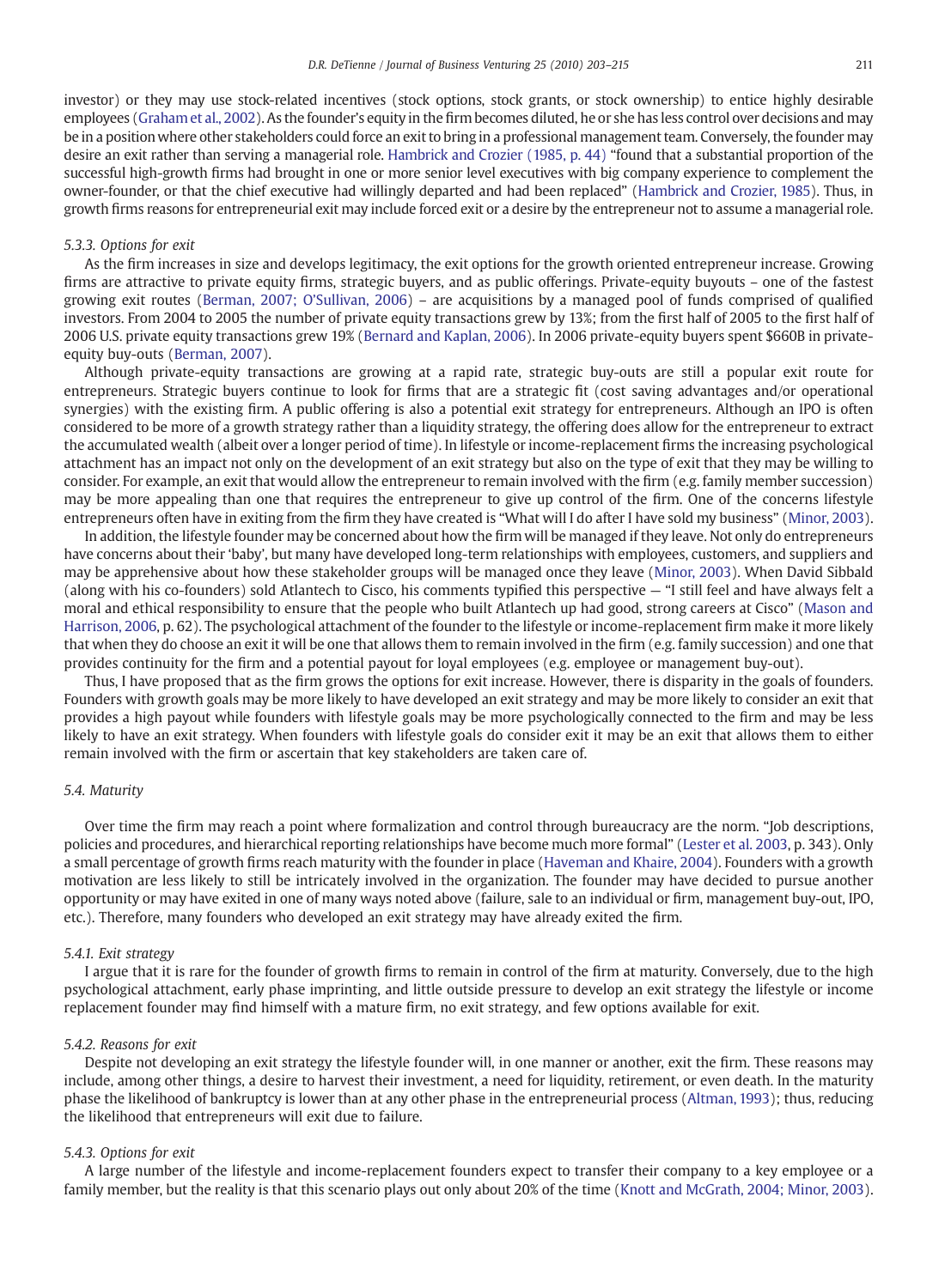Another option for lifestyle of income replacement founders is to sell their firm to another individual. This may involve the use of a local business broker. Although a viable option, this strategy is most often for firms at the lower end of firm valuation [\(DeTienne](#page-11-0) [and Cardon, 2007](#page-11-0)). As Tom West, founder and former president of The International Business Brokers Association (IBBA) notes "the average price of a business that sells today goes for about \$250,000 not including inventory or real estate" ([Zahorsky, 2005](#page-12-0): 1). Another option is to sell the firm to a strategic buyer. This option may take several years if the founder needs to make significant changes (e.g. groom a middle management team, restructure the accounting systems) to increase its marketability to strategic buyers [\(Minor, 2003\)](#page-11-0). A final, although not very desirable, exit option is to liquidate the assets of the firm.

Consider the following real-world example. Spousal entrepreneurs David and Debbie Johanson<sup>3</sup> began their service-based, income-replacement business in 1983 as a result of being pushed into entrepreneurship. Due to extenuating circumstances the Johansons were unemployed and decided to start a business venture based upon David's previous experience working in his father's business. The firm grew consistently over time, but the Johansons never considered exit until thirteen years of dealing with employee problems, government regulation, rising insurance premiums, and growth pressures took a toll on their entrepreneurial passion. Many of the decisions made early in the life of the firm (legal structure, organizational structure, strategic decisions) limited their exit options. Since they had no family members to take over the firm only two realistic options remained — sale to another entrepreneur or liquidation. After a couple of painful years and with the help of a business broker, the Johansons did sell their firm, although they were saddled with several unfavorable provisions (e.g. tax burden, extensive non-compete clauses, owner financing).

In this section I have argued that few founders in growth firms remain in the firm as it reaches maturity. I also point out the reasons for and exit options available for founders of lifestyle or income replacement firms.

#### 6. Implications

In this article I contend that entrepreneurial exit – the process by which the founders of privately held firms leave the firm they helped to create; thereby removing themselves, in varying degree, from the primary ownership and decision-making structure of the firm – is one of the central issues in entrepreneurship, but one of the least understood. I contend that the entrepreneurial process, that begins with the nascent entrepreneur, is incomplete without understanding the final stage in the process — entrepreneurial exit.

I have argued that in the phases of the entrepreneurial process there are unique factors that affect a founder's exit strategy, reasons for exit, and the varying exit options. I propose that as the firm grows, there are more options available for exit. In the conception and gestation phase entrepreneurial exit consists primarily of the nascent entrepreneur making a decision to abort the process due to alternative, calculative, and normative forces. In the infancy phase I argue that the firm is vulnerable and subject to founder imprinting — particularly the development of an exit strategy. In addition, both equity and psychological issues impact the development of an exit strategy. In this phase I propose that entrepreneurial exit is high and consists primarily of failure and voluntary disbanding.

As the firm grows and its legitimacy increases (adolescence), there are more options available for exit. However the disparity in the goals of firm founders impact the options available such that founders with growth goals may be more likely to have developed an exit strategy and may be more likely to exit. Founders with lifestyle goals may be more psychologically connected to the firm and may be less likely to have an exit strategy or will have an exit strategy that allows them to either remain involved with the firm or ascertain that key stakeholders are taken care of. In the maturity phase a large percentage of growth motivated firm founders have either left the firm. For those founders of lifestyle of income replacement firms the options for exit are limited.

This work leads to several implications for entrepreneurs, researchers, and educators. As a field of inquiry, entrepreneurial exit is grounded in practice and exists because of the significance of its subject to entrepreneurs. And as evidenced by the substantial amount of discussion of entrepreneurial exit in the popular press (e.g. [Dahl, 2005; Knott and McGrath, 2004; Parrish, 2005](#page-11-0)), the number of books published by consultants (e.g. [Minor, 2003](#page-11-0)), and the significant number of entrepreneurs considering exit at any given time ([Dahl, 2005\)](#page-11-0), entrepreneurial exit is an increasingly important topic to practitioners. All entrepreneurs, whether they create lifestyle ventures or growth gazelles will ultimately make an exit. This exit may be voluntary or involuntary; it may be early or late in the life of the firm and it may take many forms. However, one thing is certain — they will exit. Therefore, a contribution of the current research for entrepreneurs is the identification of various factors that may imprint the firm and therefore impact the ability to exit and the options for exit.

One of the factors explored in depth is the development of an exit strategy. Obviously, as with other strategic decisions, the when and how of the exit may be modified over time, but I argue that the development of an exit strategy will increase the ability to exit and improve the number and the quality of the exit. However, this work is just the first step. Research must explore the other decisions (e.g. financing, legal structure, organizational structure) made early in the life of the firm and how those decisions imprint the firm; thus, impacting entrepreneurial exit.

For educators, there are two important implications. First, as entrepreneurship education is exploding across the world – from a handful of colleges and universities offering courses in the 1970s to over 1600 in the early 21st century – [\(Katz, 2003\)](#page-11-0), educators are seeking to understand both the critical content and pedagogies ([Kuratko, 2005](#page-11-0)). I argue that entrepreneurial exit is an important part of the entrepreneurship content and should be integrated into the entrepreneurship curriculum at all universities whether the focus is on technological entrepreneurship, small business management, or venture capital funded enterprises or whether the entrepreneur is interested in new venture creation in developing countries, the European Union, or North America.

<sup>&</sup>lt;sup>3</sup> This example represents a real company that the author was involved in. The names have been changed, but all other information is factual.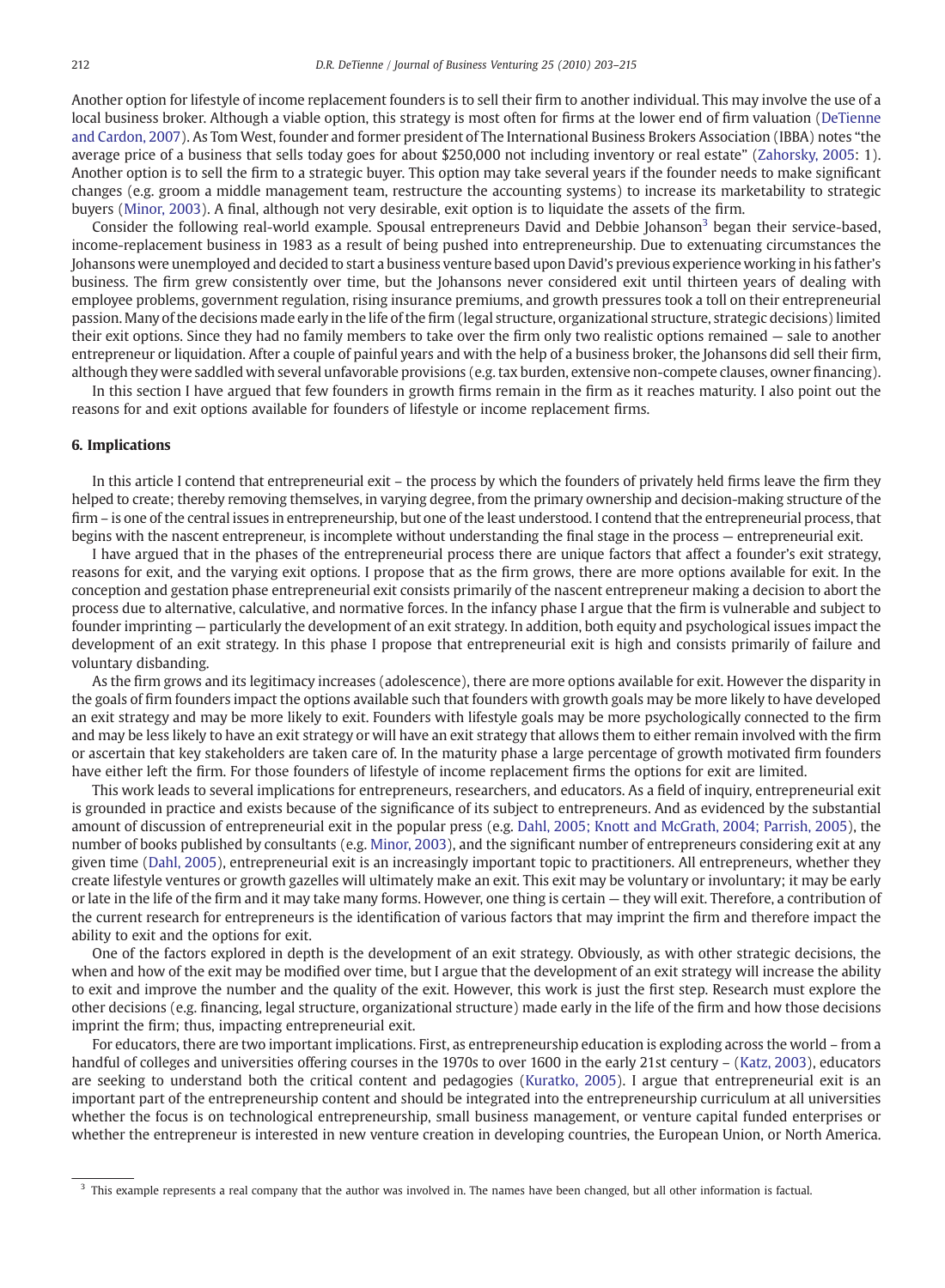<span id="page-10-0"></span>Certainly there is also a role for entrepreneurial exit in courses whose primarily deliverable is a business plan. It is common knowledge that venture capitalists are interested in inclusion of an exit strategy in the business plan, but I contend that founders in bootstrapped ventures as well need to understand their exit and build that concept into the business plan.

For scholars, this research points out the lack of relevant literature and provides an important foundation for future research. First, it will be important to develop hypotheses around the ideas set forth in this article. What is the value in developing an exit strategy early in the life of the firm? Goal theory and entrepreneurial intentions are important theoretical lenses from which to explore this question. However, scholars have proposed that many entrepreneurs do not follow a linear, goal-setting process, but rather an effectuation process ([Sarasvathy, 2001](#page-12-0)) when creating their venture. An interesting study would be to explore the relationship between processes of causation, effectuation, and entrepreneurial exit.

Another important area of research is to explore the founding conditions and determine which conditions imprint the firm and how that limits or expands the options available for exit. The work by consultants and existing case studies indicate that these might include legal structure, organizational structure, funding mechanisms, strategic plan, size of the founding team, and total initial investment. However, a scholarly approach to this question will be important to provide systematic analysis and generalizability. It is also probable that there are many other early stage decisions that have received little attention. In addition, we should ascertain whether these conditions are different for entrepreneurs of growth ventures and those in lifestyle ventures.

I have also argued that the amount of equity and psychological ownership vary over time and with different types of ventures. This is an important dimension of entrepreneurial exit because it provides the foundation for scholars to separate ownership and to 'tease out' the impact that passion (whether functional or dysfunctional) has on the entrepreneurial exit. Furthermore, there has been little research that has explored the exit routes for the entrepreneur. In this article I mentioned a few. But what about reverse IPOs, leveraged buy-outs, or a combination of exit routes? What conditions cause an entrepreneur to choose a particular exit? How does the process of determining an exit route change over time? In addition there may be very different cultural aspects of entrepreneurial exit across the world. A significant amount of research into cross-cultural entrepreneurial exit is necessary to better understand the processes, similarities, and differences.

#### 7. Conclusions

"Perhaps the most important piece of the initial business plan that is commonly overlooked by entrepreneurs is their exit strategy. It probably seems silly to spendmuch time thinking about how to liquidate your future interest in a business that doesn't yet exist. Yet, your exit strategy impacts many directions that you might choose in growing your business. Not considering your exit strategy early may indeed limit your options in the future. Remember: It is not a matter of if you will sell, or otherwise dispose of, your interest in this business. Your only decisions are when and how." [\(William Payne, Angel Investor, 2005\)](#page-12-0).

Scholars in entrepreneurship search for entrepreneurship's distinctive domain ([Phan, 2004; Venkataraman, 1997](#page-12-0)). Certainly since the admonishment by Aldrich and Baker in 1997 that there has been little progress in entrepreneurship, scholars have sought to better understand what is distinctive about entrepreneurship research. In his classic work, [Venkataraman \(1997: 120\)](#page-12-0) argues that the distinctive domain of entrepreneurship should be defined "…in terms of the central issues that concern us as an invisible college." Alvarez and Busenitz (2001, p. 771) suggest that entrepreneurship scholars should address "interesting and important research questions that better explain and predict currently vague phenomena."

In this article I contend that entrepreneurial exit is critical to understanding the entrepreneurial process and therefore an important part of the distinctive domain of entrepreneurship research. I demonstrate how the questions and relationships are different than those examined by scholars in other disciplines [\(Busenitz et al., 2003](#page-11-0)), and the importance of entrepreneurial exit to the entrepreneur, the firm, the industry, and the economy. In addition, I examine the entrepreneurial process and the role that entrepreneurial exit plays in each of the different phases of the process. In conclusion, I make a call to entrepreneurship scholars to consider entrepreneurial exit as a critical component of the entrepreneurial process and I provide the initial foundation to do so.

#### References

Akhigbe, A., Borde, S.F., Whyte, A.M., 2003a. Does an industry effect exist for initial public offerings? Financial Review 38 (4), 531–551.

Akhigbe, A., Madura, J., Martin, A.D., 2003b. Are competitive industry signals greater when acquiring privately-held firms? American Business Review 21 (2),  $30 - 40$ 

Aldrich, H., Auster, E.R., 1986. Even dwarfs started small: liabilities of age and size and their strategic implications. Research in Organizational Behavior 8, 165–198. Aldrich, H., Baker, T., 1997. Blinded by the cites? Has there been progress in entrepreneurship research? In: Sexton, D.L., Smilor, R.W. (Eds.), Entrepreneurship 2000. Upstart Publishing Company, Chicago, Ill.

Aldrich, H., Zimmer, C., 1986. Entrepreneurship through social networks. In: Sexton, D.L., Smilor, R.W. (Eds.), The Art and Science of Entrepreneurship. Ballinger, Cambridge, MA.

Aldrich, H.E., 1999. Organizations Evolving. Sage Publications, London.

Altman, E.I., 1993. Corporate Financial Distress and Bankruptcy: A Complete Guide to Predicting and Avoiding Distress and Profiting From Bankruptcy. John Wiley & Sons, New York.

Alvarez, S.A., Busenitz, L.W., 2001. The entrepreneurship of resource-based theory. Journal of Management 27 (6), 755–775.

Ardichvili, A., Cardozo, R., Ray, S., 2003. A theory of entrepreneurial opportunity identification and development. Journal of Business Venturing 18 (1), 105–123. Bahrami, H., Evans, S., 1995. Flexible re-cycling and high-technology entrepreneurship. California Management Review 37 (3), 62–89.

Bamford, C.E., Dean, T.J., Douglas, T.J., 2004. The temporal nature of growth determinants in new bank foundings: implications for new venture research design. Journal of Business Venturing, 19 (6), 899–919.

Bandura, A., 1986. Social Foundations of Thought and Action: A Social Cognitive Theory. Prentice-Hall, Englewood Cliffs, N.J.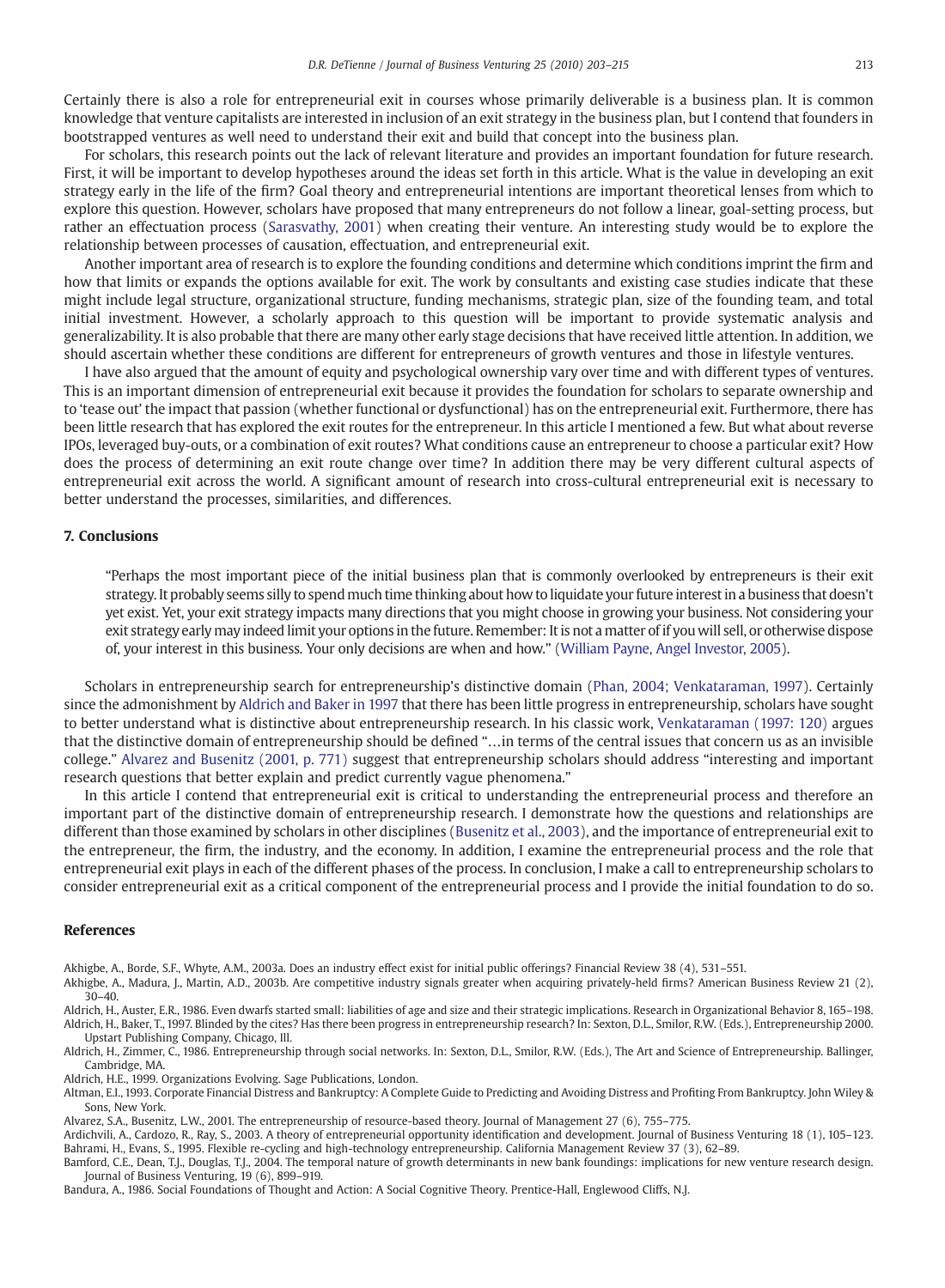- <span id="page-11-0"></span>Baron, R.A., 2004. Potential benefits of the cognitive perspective: expanding entrepreneurship's array of conceptual tools. Journal of Business Venturing 19, 169–172. Baron, R.A., Ward, T.B., 2004. Expanding entrepreneurial cognition's toolbox: potential contributions from the field of cognitive science. Entrepreneurship Theory and Practice 28 (6), 553–573.
- Berman, D.K., 2007. Can M&A's 'Best of Times' Get Better? The Wall Street Journal Eastern Edition 249 (1), R5.
- Bernard, S., Kaplan, J., 2006. Baird/M&A Market Analysis 2006 Mid-Year M&A Update.
- Bird, B., 1988. Implementing entrepreneurial ideas: the case for intention. Academy of Management Review 13 (3), 442–453.
- Birley, S., Westhead, P., 1993. The owner–managers exit route. Entrepreneurship and Business Development, pp. 123–140.
- Boeker, W., 1988. Organizational origins: entrepreneurial and environmental imprinting at the time of founding. In: Carroll, G. (Ed.), Ecological Models of Organizations. Ballinger Publishing Company, Cambridge, Mass, pp. 33–51.
- Boeker, W., Karichalil, R., 2002. Entrepreneurial transitions: factors influencing founder departure. Academy of Management Journal 45 (3), 818–826.
- Boeker, W., Wiltbank, R., 2005. New venture evolution and managerial capabilities. Organization Science 16 (2), 123–133.
- Bowman, E.H., Singh, H., 1993. Corporate restructuring: reconfiguring the firm. Strategic Management Journal 14 (4), 5–14.
- Brockner, J., Higgins, E.T., Low, M.B., 2004. Regulatory focus theory and the entrepreneurial process. Journal of Business Venturing 19 (2), 203–220.
- Busenitz, L.W., West, G.P., Shepherd, D., Nelson, T., Chandler, G.N., Zacharakis, A., 2003. Entrepreneurship research in emergence: Past trends and future directions. Journal of Management, 29 (3), 285–308.
- Butler, J., Phan, P., Saxberg, B., Lee, S., 2001. Entrepreneurial succession, firm growth and performance. Journal of Enterprising Culture 9 (4), 407–436.
- Bygrave, W.D., Hofer, C.W., 1991. Theorizing about entrepreneurship. Entrepreneurship Theory and Practice 16 (2), 13–22.
- Cardon, M.S., Zietsma, C., Saparito, P., Matherne, B.P., Davis, C., 2005. A tale of passion: new insights into entrepreneurship from a parenthood metaphor. Journal of Business Venturing 20 (1), 23–45.
- Carland, J.W., Hoy, F., Boulton, W.R., Carland, J.C., 1984. Differentiating entrepreneurs from small business owners: a conceptualization. Academy of Management Review 9 (2), 354–359.
- Carroll, G.R., 1984. Dynamics of publisher succession in newspaper organizations. Administrative Science Quarterly 29 (1), 93–113.
- Certo, S.T., Covin, J.G., Daily, C.M., Dalton, D.R., 2001. Wealth and the effects of founder management among IPO-stage new ventures. Strategic Management Journal 22 (6/7), 641–658.
- Choi, Y.R., Shepherd, D.A., 2004. Entrepreneurs' decisions to exploit opportunities. Journal of Management 30 (3), 377–395.
- Chrisman, J.J., McMullan, W., 2004. Outsider assistance as a knowledge resource for new venture survival. Journal of Small Business Management 42 (3), 229–244. Clarysse, B., Moray, N., 2004. A process study of entrepreneurial team formation: the case of a research-based spin-off. Journal of Business Venturing 19 (1), 55–79. Csikszentmihalyi, M., Rochberg-Halton, E., 1981. The Meaning of Things: Domestic Symbols and the Self. Cambridge University Press, Cambridge.
- Dahl, D., 2005. A new study says most small biz CEOs lack succession plans. Inc. Magazine. Available at: [www.inc.com?criticalnews/articles/200502/exit.html.](http://www.inc.com?criticalnews/articles/200502/exit.html) Accessed July, 2005.
- Decker, C., Mellewigt, T., 2007. Thirty years after Michael E. Porter: What do we know about business exit? Academy of Management Perspectives 21 (2), 41–55. DeTienne, D.R., Cardon, M.S., 2007. Entrepreneurial exit strategies: The case for intention. Working Paper.
- Dodd, S.D., 2002. Metaphors and meaning: a grounded cultural model of us entrepreneurship. Journal of Business Venturing 17 (5), 519–535.
- Engel, P., 1999. What's your Exit Strategy?: 7 Ways to Maximize the Value of the Business You've Built. Prima Publishing, Rocklin, CA.
- Fichman, M., Levinthal, D.A., 1991. Honeymoons and the liability of adolescence: a new perspective on duration dependence in social and organizational relationships. Academy of Management Review 16 (2), 442–468.
- Fiet, J.O., 2002. The Systematic Search for Entrepreneurial Discoveries. Quorum Books, Westport, CT.
- Freeman, J., Carroll, G.R., Hannan, M.T., 1983. The liability of newness: age dependence in organizational death rates. American Sociological Review 48 (5), 692–710. Gaglio, C.M., Katz, J.A., 2001. The psychological basis of opportunity identification: entrepreneurial alertness. Small Business Economics 16 (2), 95–111.
- Gimeno, J., Folta, T.B., Cooper, A.C., Woo, C.Y., 1997. Survival of the fittest? Entrepreneurial human capital and the persistence of underperforming firms. Administrative Science Quarterly 42 (4), 750–783.
- Goodstein, J., Boeker, W., 1991. Turbulence at the top: a new perspective on governance structure changes and strategic change. Academy of Management Journal 34 (2), 306–330.
- Gove, P.B., 1986. Webster's Third New International Dictionary of the English Language Unabridged. Merriam-Webster, Springfield, Mass.
- Graham, M.E., Murray, B., Amuso, L., 2002. Stock-related rewards, social identity, and the attraction and retention of employees in entrepreneurial SMEs. In: Katz, J.A., Welbourne, T.M. (Eds.), Advances in Entrepreneurship, Firm Emergence and Growth, vol. 5. Elsevier Science Ltd, pp. 107–145.
- Gundry, L.K., Welsch, H.P., 2001. The ambitious entrepreneur: high growth strategies of women-owned enterprises. Journal of Business Venturing, 16 (5), 453–470. Hambrick, D.C., Crozier, L.M., 1985. Stumblers and stars in the management of rapid growth. Journal of Business Venturing 1 (1), 31–45.
- Handler, W., 1989. Methodological issues and considerations in studying family businesses. Family Business Review 2 (3), 257–276.
- Haveman, H.A., 1993. Ghosts of managers past: managerial succession and organizational mortality. Academy of Management Journal 36 (4), 864–881.
- Haveman, H.A., Khaire, M.V., 2004. Survival beyond succession? The contingent impact of founder succession on organizational failure. Journal of Business Venturing 19 (3), 437–463.
- Hofer, C.W., Charan, R., 1984. The transition to professional management: mission impossible? American Journal of Small Business 9 (1), 1–11.
- Holmberg, S., 1991. Value creation and capture: entrepreneurship harvest and IPO strategies. In: Churchill, N. (Ed.), Frontiers of Entrepreneurship Research. Babson College, Wellesley, MA, pp. 191–204.
- Inc. Magazine Online, 2005. Available at: [www.inc.com/resources/inc500/.](http://www.inc.com/resources/inc500/) Accessed July, 2005.
- Justo, R., DeTienne, D.R., 2007. The importance of family to the entrepreneurial exit decision. Working paper.
- Katz, J., 2003. The chronology and intellectual trajectory of American entrepreneurship education. Journal of Business Venturing 18 (2), 283–300.
- Kimberly, J.R., 1979. Issues in the creation of organizations: initiation, innovation, and institutionalization. Academy of Management Journal 22 (3), 437–457.
- King, N., 2002. Exit Strategies. Capstone, Oxford.
- Knott, A., McGrath, R., 2004. Oiling the Hinges on Your Exit Strategy. Business Week Online.
- Korunka, C., Frank, H., Lueger, M., Mugler, J., 2003. The entrepreneurial personality in the context of resources, environment, and the startup process a configurational approach. Entrepreneurship Theory and Practice 28 (1), 23–42.
- Kuratko, D., 2005. The emergence of entrepreneurship education: development, trends, and challenges. Entrepreneurship Theory and Practice 29 (5), 577–597. Latham, G.P., 2004. The motivational benefits of goal-setting. Academy of Management Executive 18 (4), 126–129.
- Leroy, H., Manigart, S., Meuleman, M., 2007. Exit processes of micro-businesses: the decision to transfer. Paper presented at the International Conference on Small Business.
- Lester, D.L., Parnell, J.A., Carraher, S., 2003. Organizational life cycle: a five-stage empirical scale. The International Journal of Organizational Analysis 11 (4), 339–354.
- Locke, E.A., Latham, G.P., 1990. A Theory of Goal Setting and Task Performance. Prentice Hall, Englewood Cliffs, NJ.
- Lynall, M.D., Golden, B.R., Hillman, A.J., 2003. Board composition from adolescence to maturity: a multitheoretic view. Academy of Management Review 28 (3), 416–431.
- MacMillan, I., 1986. To really learn about entrepreneurship, let's study habitual entrepreneurs. Journal of Business Venturing 1 (3), 241–243.
- Maertz, C.P., Campion, M.A., 2004. Profiles in quitting: integrating process and content turnover theory. Academy of Management Journal 47 (4), 566–582.
- Mason, C.M., Harrison, R.T., 2006. After the exit: acquisitions, entrepreneurial recycling and regional economic development. Regional Studies 40 (1), 55–73.
- Mayer, K.B., Goldstein, S., 1961. The first two years: problems of small firm growth and survival. Small Business Administration, Washington, DC.

McGrath, R.G., 1999. Falling forward: real options reasoning and entrepreneurial failure. Academy of Management Review 24 (1), 13–30.

McGrath, R.G., 2006. Rumors of my mortality have been greatly exaggerated: reconsidering the mortality hypothesis. Paper presented at the Academy of Management, Atlanta, GA.

Minor, N., 2003. Deciding to Sell Your Business: The Key to Wealth and Freedom. Business Enterprise Press, Denver, CO.